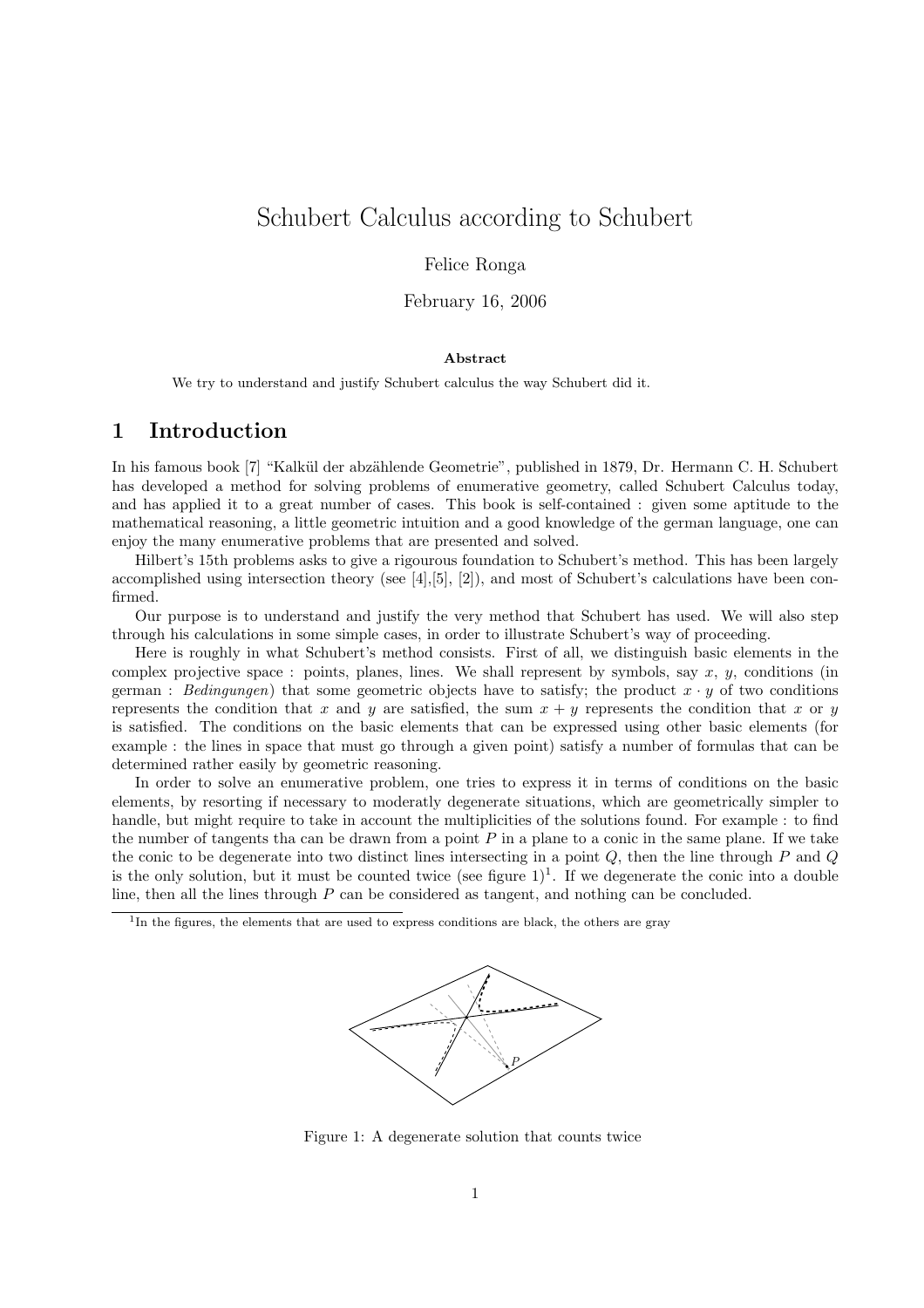Schubert justifies this procedure by the Principle of the conservation of the number (*Prinzip des Erhaltung* der Anzahl,  $[7, \S 4, \text{page 12}]$ , which says roughly that that the number of solutions of an enumerative problem remains unchanged, when its parameters are varied, provided that this number remains finite. In turn, Schubert justifies this principle through its algebraic analog : the number of solutions of a polynomial equation (in one variable) doesn't change if the coefficients of the polynomial are varied, provided that multiplicities are taken into account, and that the equation doesn't become an identity (i.e. that the polynomial is not identically zero), in which case there are infinitely many solutions.

The strength of Schubert's approach resides in the fact that his symbolic notation, however ambiguous, contains in germ the notion of cohomology ring of a space (or of the Chow ring if one prefers). A condition x represents in fact a family of conditions, that can be interpreted as a cohomology class in a space of configurations. It goes without saying that when we write a product, say  $x \cdot y$ , the corresponding sets of objects satisfying the conditions must be in general position (or at least, their intersection must have the right dimension). For example, denote by p the condition, addressed to the points of  $\mathbb{P}^3$ , that they must lie in a plane;  $p_g$  denotes the condition that the points must lie on a line. Then the formula  $p \cdot p = p_g$ holds. In other words, the plane expressing the condition p is generic, otherwise we would just have  $p \cdot p = p$ . The ambiguity of the symbolic notation is what makes it worthy. It must be noted that using some good principles and some rather simple geometric reasoning, Schubert has obtained plenty of remarkable results, whose justification, in accordance with today's standards of rigour, has required many great efforts.

Among others, Schubert has established what he has called *Coinzidenzformeln*, mainly formula 1), page 44 of [7], which is a prototype of the residual intersection formula as it can be found in [2, theorem 9.2]. He has used this formula to establish many multiple coincidence formulas (mehrfache Coinzidenzen), with a rigour and effectiveness that are not lesser than their modern analog, to be found for example in [3], although not as general.

In terms of cohomology, if  $X$  denotes some space of configurations of geometric objects (for example, the points on a surface, the space of conics), a condition  $x$  can be represented as the cohomology class that is Poincaré dual to the fundamental homology class of a cycle  $\Omega_x$  on X. Then the class  $x \cdot y$  is dual to  $\Omega_x \cap \Omega_y$ , provided that this two cycles are in general position. The formulas proved by Schubert on the basic elements correspond to the calculation of the cohomology ring of the complex projective space  $\mathbb{P}^3$ , the grassmannian G of lines in the projective space, and finally the space  $PS$  (Punkt un Strahl), whose elements are pairs consisting of a line in space and a point on the line.

To give a line in  $\mathbb{P}^3$  is equivalent to give a 2 dimensional vector subspace of  $\mathbb{C}^4$ ; with this point of view we see that there is a natural vector bundle  $\eta$  of rank 2 on  $\mathcal{G}$ , called the tautological bundle, which consists of pairs  $(\alpha, v)$ , where  $\alpha \in \mathcal{G}$  (regarded as a 2 dimensional subspace of  $\mathbb{C}^4$ ) and  $v \in \alpha$ . In fact, the space  $\mathcal{PS}$ in nothing but the projective bundle associated to  $\eta$ .

Note that Schubert did not introduce symbols to denote the spaces  $\mathbb{P}^3$ , G and  $\mathcal{PS}$ , since somehow they constitute the ambient universe. We shall denote by  $\mathbb{P}^3$  the dual space of  $\mathbb{P}^3$ , that is the space of projective 2 planes in  $\mathbb{P}^3$ . We will assume some familiarity with characteristic classes of vector bundles.

## 2 Formulas for the basic configuration spaces

We introduce symbols which denote geometric objects in the various basic configuration spaces  $\mathbb{P}^3$ ,  $\check{\mathbb{P}}^3$ ,  $\mathcal{G}$  and  $PS$ . The same symbols will denote basic conditions imposed on the basic objects. The sets of basic objects that are thus defined generate the homology of the spaces; in the case of  $\mathbb{P}^3$  and  $\mathcal G$  they even provide a minimal cell decomposition, that is a cell decomposition such that each cell represents a homology class, and this homology classes are a set of free additive generators of the homology. By expressing their intersections in terms of basic conditions, the cohomology ring of these spaces will be determined explicitely.

Of course, we will use the same notation as Schubert, which is based on the german names of the various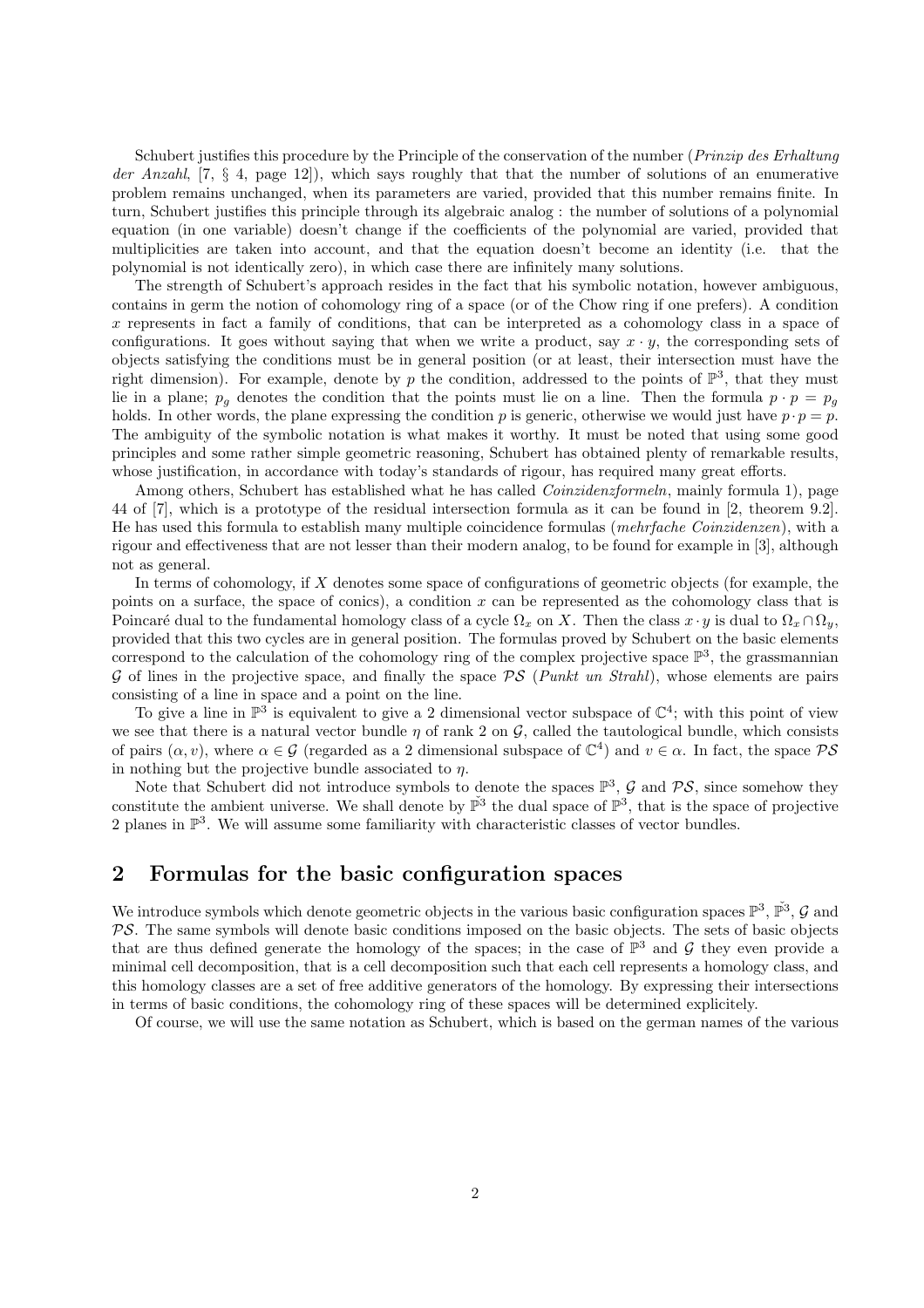objects. It is therefore useful to recall some german words :

| Punkt : point             |                                                                                        |
|---------------------------|----------------------------------------------------------------------------------------|
| $\operatorname{Gerade}$ : | line                                                                                   |
| Ebene:                    | plane                                                                                  |
| Strahl:                   | litterally: ray; here it will denote most of the time the lines lying in a given plane |
|                           | going through a given point in the plane, that is a pencil of lines.                   |
|                           | Sometimes this word is synonym of line, like in <i>Punkt und Strahl</i>                |
| Fläche :                  | surface.                                                                               |
|                           |                                                                                        |

Note that, lacking a more precise word, we shall use *condition* for the german *Bedingung* to denote a requirement imposed to some geometric objects.

We shall work with the cohomology ring of spaces, but the Chow ring could be used as well.

When a formula is numbered, the number is the same as in [7].

## 2.1 The complex projective space  $\mathbb{P}^3$

The basic conditions that can be put on the points of space are :

| Notation         | Condition                           |  |  |  |
|------------------|-------------------------------------|--|--|--|
| $\boldsymbol{p}$ | the point must lye in a given plane |  |  |  |
| $p_{q}$          | the point must lye on a given line  |  |  |  |
| P                | the point itself is given           |  |  |  |

The following relations are easily verified :

1)  $p^2 = p_g$ , 2)  $p^3 = p \cdot p_g$ , 3)  $p \cdot p_g = P$ , 4)  $p^3 = P$ .

As an example, the pedantic geometric interpretation of the first formula goes as follows : let  $e_1, e_2 \subset \mathbb{P}^3$  be two planes and

 $\Omega_{e_i} = \{ P \in \mathbb{P}^3 \mid P \in e_i \}$ ,  $i = 1, 2$ .

Then  $p^2$  denotes the points in  $\Omega_{e_1} \cap \Omega_{e_2}$  when  $e_1$  and  $e_2$  are in general position, that is when they intersect in a line g; the set of points that must be on a line has been denoted by  $p_g$ .

Let us now interpretate this formulas in cohomology. Denote by  $t \in H^2(\mathbb{P}^3, \mathbb{Z})$  the dual class of the cycle constituted by the points in a plane of  $\mathbb{P}^3$ ; then  $t^2$  is the dual to the cycle constitued by the points on a line, and  $t^3$  is dual to the 0 cycle constituted by a single point.

If we choose a flag  $p \in g \subset e$ , denoting by  $\Omega_p$ ,  $\Omega_g$  and  $\Omega_e$  the corresponding sets, then  $\Omega_p \subset \Omega_g \subset \Omega_e \subset \mathbb{P}^3$ is a minimal cell decomposition of  $\mathbb{P}^3$ .

The case of  $\mathbb{P}^3$ , the space of 2 planes in  $\mathbb{P}^3$ , can be treated in a similar way :

| Notation | Condition                               |
|----------|-----------------------------------------|
|          | the plane must go through a given point |
| $e_q$    | the plane must contain a given line     |
| E        | the plane itself is given               |

We have the formulas :

5) 
$$
e^2 = e_g
$$
, 6)  $e^3 = e \cdot e_g$ , 7)  $e \cdot e_g = E$ , 8)  $e^3 = E$ .

## 2.2 The grassmannian  $\mathcal G$  of lines in  $\mathbb P^3$

Here are the basic conditions :

| Notation | Condition                              | Dimension                   |
|----------|----------------------------------------|-----------------------------|
| g        | the line must cut a given line         | 3                           |
| $g_e$    | the line must lie in a given plane     | $\mathcal{D}_{\mathcal{L}}$ |
| $g_p$    | the line must go through a given point | 2                           |
| $g_s$    | the line must belong to a given pencil |                             |
| G        | the line itself is given               |                             |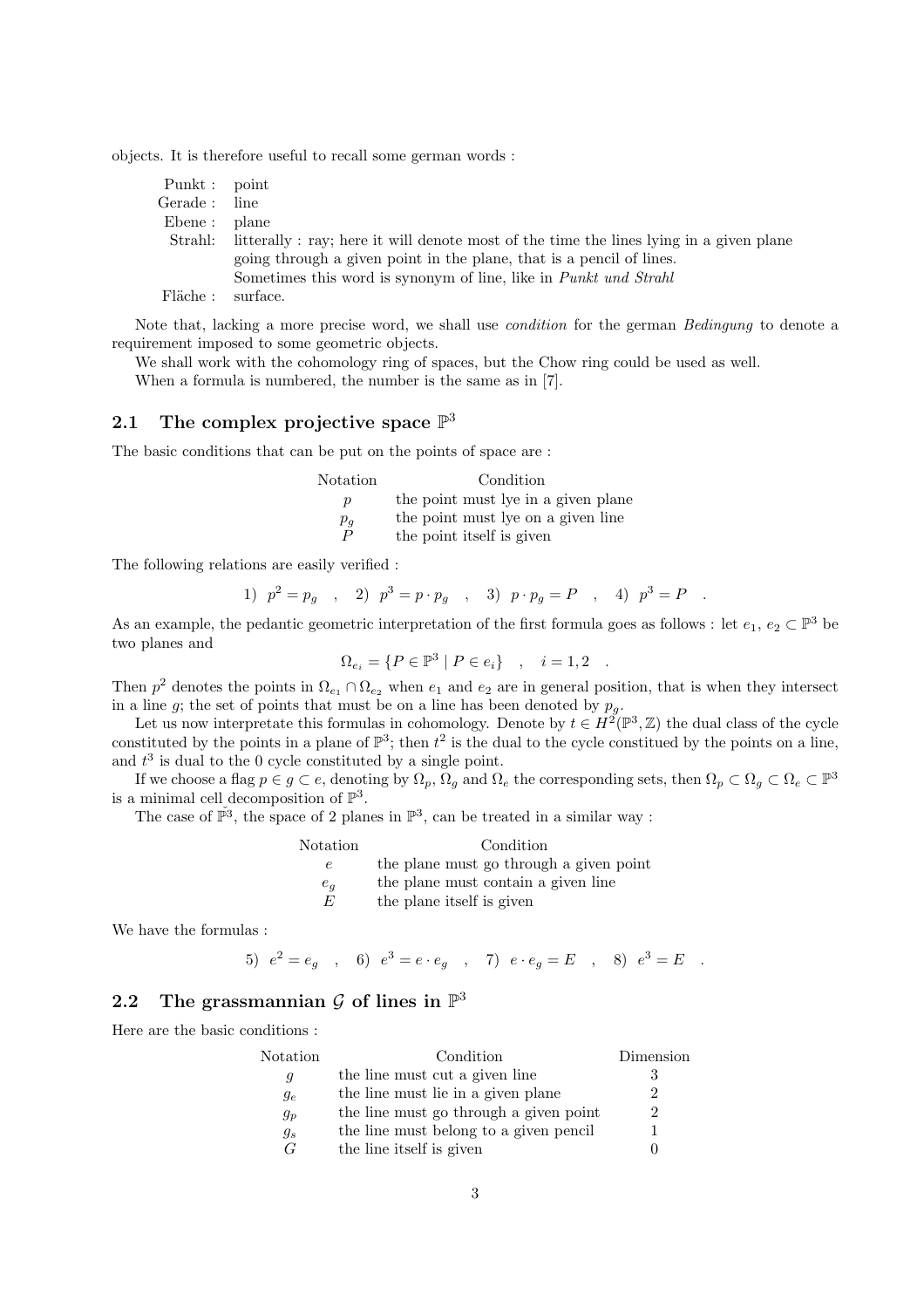

Figure 2: Schubert cycles  $\Omega_s$ ,  $\Omega_e \Omega_p$ ,  $\Omega_g$ 



Figure 3: How to see that  $g^2 = g_p + g_e$ 

Choose a flag  $P \in g \subset e \subset \mathbb{P}^3$  and denote by  $\Omega_g$ ,  $\Omega_e$ ,  $\Omega_p$ ,  $\Omega_s$ ,  $\Omega_G = \{G\}$  the sets of lines satisfying conditions  $g, g_e, g_p, g_s$  and G respectively. We have a diagram of inclusions :



and the  $\Omega_{\bullet}$  are the cells of a minimal cell decomposition of G (see [6, § 6]). These cells are called Schubert cycles.

Now we will compute all the possible products of the basic conditions  $g, g_p, g_e, g_s$ . In order to express  $g^2$ in terms of basic conditions, we suppose that the two given lines g and  $g'$  intersect in a point  $P$ ; by taking  $e$  to be the plane of  $g$  and  $g'$ , we have :

$$
\Omega_g \cap \Omega_{g'} = \Omega_p \cup \Omega_e
$$

(see figure 3) and from this Schubert deduces, by invoking the principle of conservation of the number, since  $g$  and  $g'$  are not in general position, that :

$$
9) \quad g^2 = g_p + g_e \quad .
$$

We will justify this formula in two ways : first, by expressing the calculations in cohomology. Secondly, by showing that  $\Omega_g$  and  $\Omega_{g'}$  intersect transversally, outside the locus  $\Omega_s$  of lines in e through P, which is of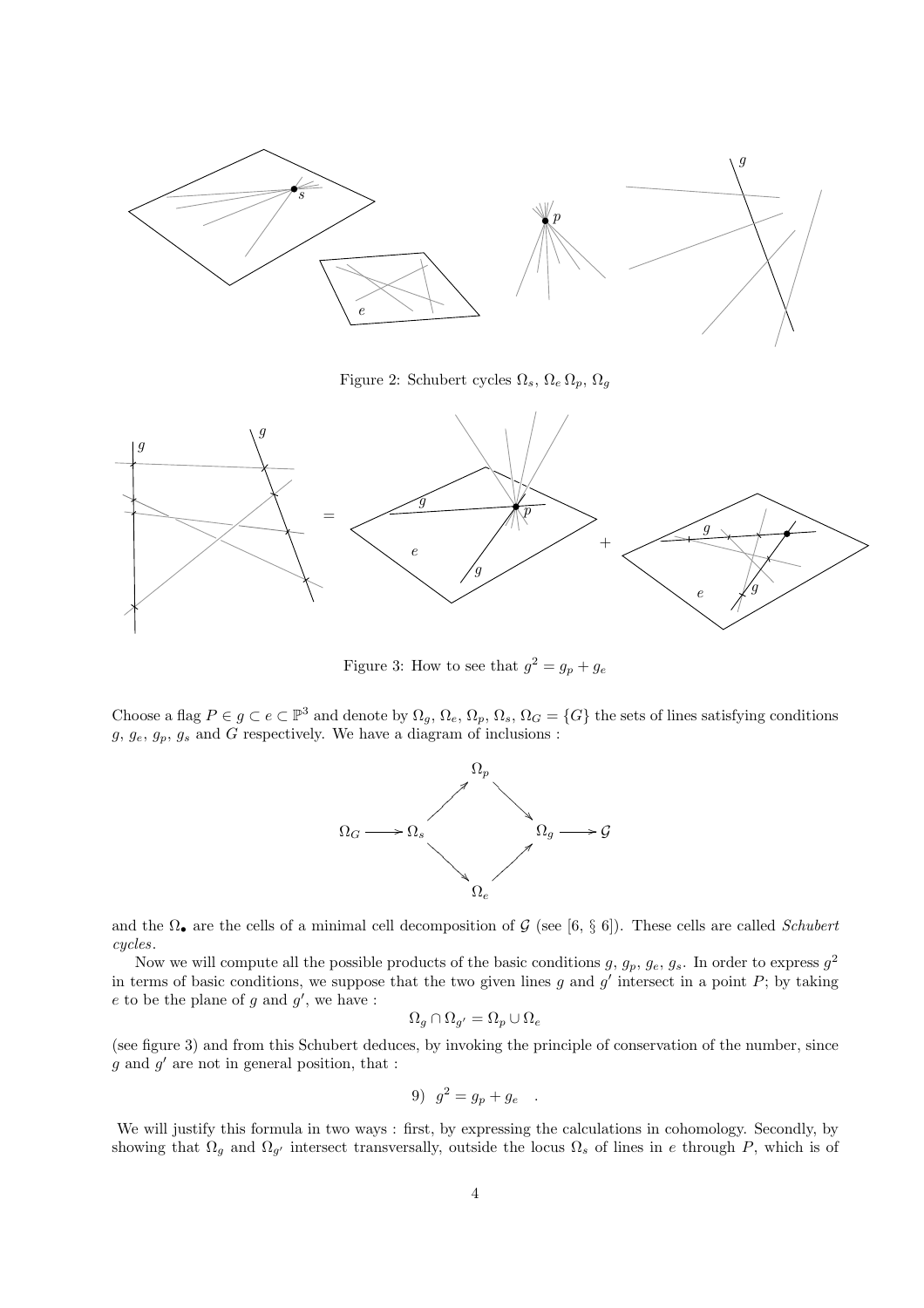lower dimension; this justifies Schubert's procedure : in spite of the fact that the situation is degenerated because g and g' are in a same plane, the intersection of  $\Omega_g$  and  $\Omega_{g'}$  has the right dimension 2 and there is no multiplicity to be taken into account.

Note that the linear group  $\mathcal{G}\ell(4,\mathbb{C})$  acts transitively on G. Therefore it can be used to put cycles in general position : if we choose generic lines, points or planes, the corresponding Schubert cycles will be transversal. It is straghtforward to check the following formulas :

10) 
$$
g \cdot g_p = g_s
$$
, 11)  $g \cdot g_e = g_s$   
\n12)  $g \cdot g_s = G$ , 13)  $g_p \cdot g_e = 0$ 

By multiplying 9) by q and using 10) and 11) we get:

14) 
$$
g^3 = g \cdot g_p + g \cdot g_e
$$
, 15)  $g^3 = 2 \cdot g_s$ 

By multiplying by  $q$  again :

16) 
$$
g^4 = 2 \cdot g \cdot g_s = 2 \cdot g^2 \cdot g_e = 2 \cdot g^2 \cdot g_p = 2 \cdot g^2 = 2 \cdot g^2 = 2 \cdot G
$$
.

Note that the formula  $g^4 = 2 \cdot G$  tells us that there are 2 lines that cut four given lines in general position. This is a first and very often quoted example of application of Schubert calculus to enumerative geometry (more on this in  $\S$  2.2.2).

#### 2.2.1 The cohomology ring of  $\mathcal G$

Let us consider the grassmannian G as the space of 2 dimensional vector subspaces of  $\mathbb{C}^4$ . Let  $\eta = (E \stackrel{\pi}{\to} \mathcal{G})$ be the tautological vector bundle of rank 2 :

$$
E = \{ (\alpha, v) \in \mathcal{G} \times \mathbb{C}^4 \mid v \in \alpha \} \quad , \quad \pi(\alpha, v) = \alpha \quad .
$$

Let  $c_i(\eta) \in H^{2i}(\mathcal{G}, \mathbb{Z})$ ,  $i = 1, 2$ , be the Chern classes of  $\eta$ , and  $s_i(\eta) \in H^{2i}(\mathcal{G}, \mathbb{Z})$ ,  $i = 1, ..., 4$ , the Segre classes (see for example [2]). They are bound by the relation :

$$
(1 + c1(\eta) + c2(\eta)) \cdot (1 + s1(\eta) + s2(\eta) + s3(\eta) + s4(\eta)) = 1.
$$

Denote by  $\mathbb{I}^n$  the trivial bundle of rank n, with an unspecified basis. Since  $\eta \subset \mathbb{I}^4$ , we can set  $\eta' = \mathbb{I}^4/\eta$ , and then  $c(\eta') = s(\eta)$ .

Let now  $x_1$  et  $x_2$  be formal variables and let  $y_1, y_2 \in \mathbb{Z}[x_1, x_2]$  be defined by the relation :

$$
(1 + x_1 + x_2) \cdot (1 + y_1 + y_2 + y_3 + y_4) = 1
$$

which amounts to set :

$$
y_1 = -x_1
$$
,  $y_2 = x_1^2 - x_2$ ,  $y_3 = 2x_1x_2 - x_1^3$ ,  $y_4 = x_1^4 - x_2^2 + 3x_1^2x_2$ 

as one can easily check. It can be shown (see [8, proposition page 69]) that the ring homomorphism :

$$
\mathbb{Z}[x_1, x_2] \to H^*(\mathcal{G}, \mathbb{Z}) \quad , \quad x_i \mapsto c_i(\eta)
$$

induces a ring isomorphism :

$$
\mathbb{Z}[x_1,x_2]/I(y_3,y_4) \stackrel{\simeq}{\longrightarrow} H^*(\mathcal{G},\mathbb{Z})
$$

where  $I(y_3, y_4)$  denotes the ideal generated by  $y_3$  et  $y_4$ . It follows that  $H^*(\mathcal{G}, \mathbb{Z})$  is generated as a group by :

$$
c_1 \quad , \quad c_1^2 \quad , \quad c_2 \quad , \quad c_1c_2 \quad , \quad c_2^2
$$

and the ring structure is determined by the relations  $2c_1c_2 - c_1^3 = 0$ ,  $c_1^4 - c_2^2 + 3c_1^2c_2 = 0$ , whence  $2c_1^2c_2 - c_1^4 = 0$ and  $c_1^2 c_2 = c_2^2$ .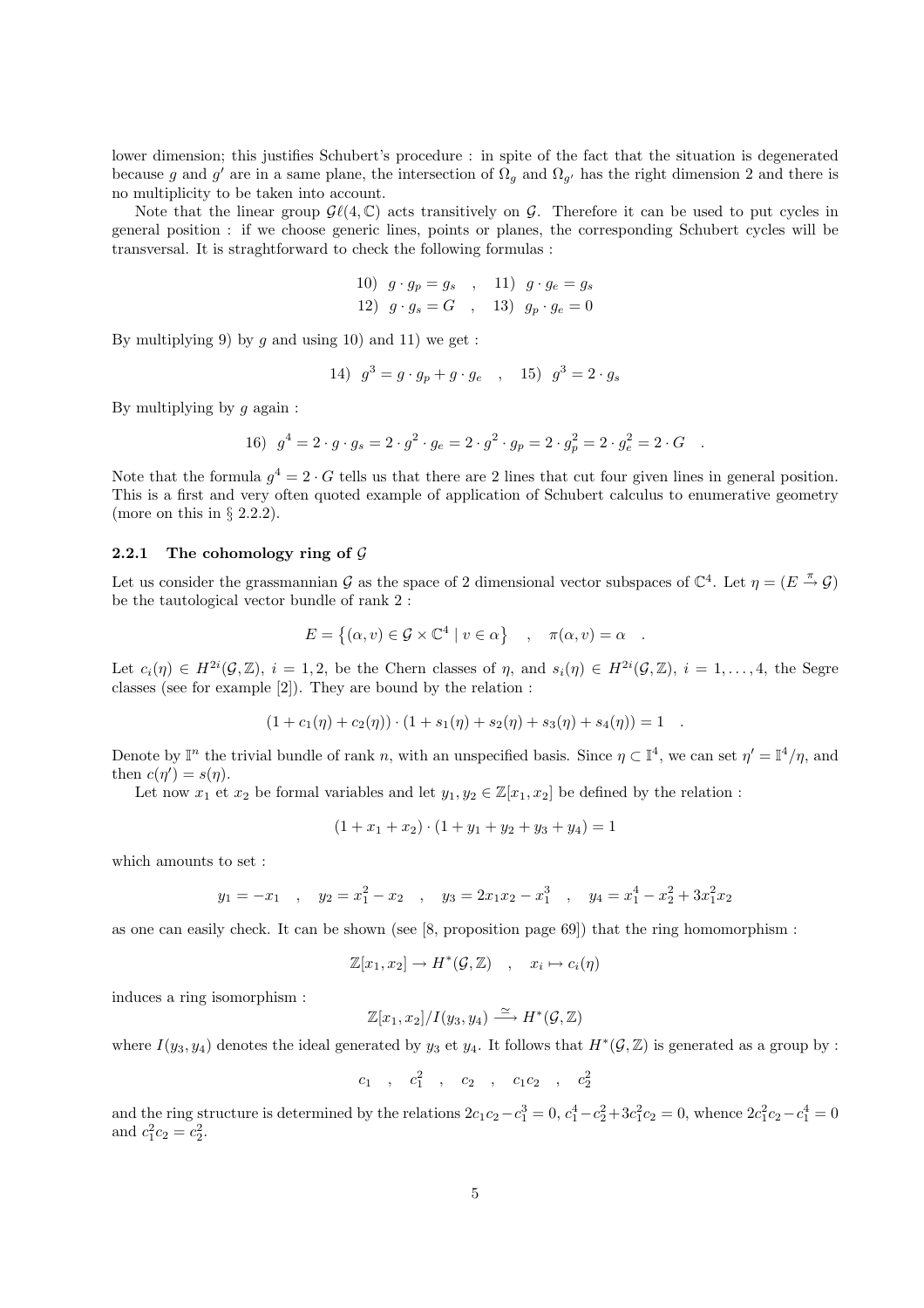**Remark.** In [8, proposition page 69], it is asserted that  $H^*(\mathcal{G}) \simeq \mathbb{Z}[c_1, c_2]/I(\{s_j, j > 2\})$  where  $s_j$  are defined for all positive  $j$  by the relations :

$$
(1 + c1 + c2)(1 + s1 + s2 + \cdots + sj + \cdots) = 1
$$

holding in the graded ring  $\mathbb{Z}[c_1, c_2]$ . But it is easy to see that  $s_i \in I(s_1, \ldots, s_{i-1})$ , and so

$$
I({s_j, j > 2}) = I(s_3, s_4) .
$$

We will express the Poincaré duals of the various Schubert cells in terms of the Chern and Segre classes of η. Here are the results :

| Symbolic notation |  |         | .9е          | Уs |  |
|-------------------|--|---------|--------------|----|--|
| 'vcle             |  |         | $^{\omega}e$ |    |  |
| Dual class        |  | $S_{2}$ | ပာ           |    |  |

To do so, let  $v_i$ ,  $i = 1, \ldots, 4$  be a basis of  $\mathbb{C}^4$ ; we will denote by  $\langle v_{i_1}, \ldots, v_{i_k} \rangle$  the space generated by  $v_{i_1}, \ldots, v_{i_k}$ . The conditions defining Schubert cycles will be expressed using the flag :

$$
P = \langle v_1 \rangle \subset g = \langle v_1, v_2 \rangle \subset e = \langle v_1, v_2, v_3 \rangle \subset \mathbb{C}^4
$$

 $\Omega_q$ 

Consider the bundle morphism  $\varphi_g : \eta \to \mathbb{I}^4/\langle v_1, v_2 \rangle$  induced by the natural inclusion of  $\eta$  into  $\mathbb{I}^4$ . Recalling that the line g is the projective space associated to the vector space  $\langle v_1, v_2 \rangle$ , we see that

$$
\Omega_g = \Sigma(\varphi_g)
$$

where  $\Sigma(\varphi_g) \subset \mathcal{G}$  denotes the singular locus of  $\varphi_g$ , that is the set of lines  $\ell \in \mathcal{G}$  such that the restriction of  $\varphi_g$  to the fiber above  $\ell$  is not injective. If we consider the morphism  $\Lambda^2(\varphi_g) : \Lambda^2(\eta) \to \Lambda^2(\mathbb{I}^4/\langle v_1, v_2 \rangle)$  as a section of  $(\Lambda^2(\eta))^* \otimes \Lambda^2(\mathbb{I}^4/\langle v_1, v_2 \rangle) \simeq (\Lambda^2(\eta))^*$ , the set of zeros of this section identifies with  $\Sigma(\varphi_g)$ , and therefore its dual class is  $c_1(\Lambda^2(\eta))^* = -c_1(\eta) = s_1(\eta)$ .

### $\Omega_e$

Consider the natural bundle morphism  $\varphi_e : \eta \to \mathbb{I}^4/\langle v_1, v_2, v_3 \rangle$ , which corresponds to a section  $\sigma$  of  $\eta^* \otimes \mathbb{I}^4/\langle v_1, v_2, v_3 \rangle$ . Since  $\Omega_e$  is the set of zeros of this section, its dual class is  $c_2(\eta^*) = c_2(\eta)$ .  $\Omega_p$ 

Here we take the natural morphism  $\varphi_p : \langle v_1 \rangle \to \mathbb{I}^4/\eta$ , that can be seen as a section of  $\mathbb{I}^4/\eta$ ; its zeros constitute  $\Omega_p$ , therefore the dual class is  $c_2(\mathbb{I}^4/\eta) = s_2(\eta)$ .

### $\Omega_s$  et  $\Omega_G$

Let e' be the projective plane corresponding to  $\langle v_1, v_2, v_4 \rangle$  and g' the projective line corresponding to  $\langle v_1, v_4 \rangle$ . Notice that  $\Omega_s = \Omega_{g'} \cap \Omega_e$  and  $\Omega_G = \Omega_e \cap \Omega_{e'}$ , these intersections being transversal. It follows that the dual classes are  $s_1c_2$  and  $c_2^2$  respectively.

For example, we can recover formula 9) by observing that  $s_1^2 = c_1^2 = (c_1^2 - c_2) + c_2 = s_2 + c_2$ . Also  $s_1^4 = s_1(-c_1^3) = s_1(-2c_1c_2) = 2c_1^2c_2 = 2c_2^2$  shows that  $g^4 = 2G$ . The other formulas can be recovered in a similar way.

### 2.2.2 Justification of 9) using the principle of conservation of the number

In order to introduce local coordinates on  $\mathcal{G}$ , we choose a vector subspace  $\alpha_0 \subset \mathbb{C}^4$  of dimension 2 and a supplementary vector subspace  $\alpha'$ . Denote by  $Hom(\alpha_0, \alpha')$  the space of linear maps from  $\alpha_0$  to  $\alpha'$ . Define  $\varphi: \text{Hom}(\alpha_0, \alpha') \to \mathcal{G}$  by associating to  $A \in \text{Hom}(\alpha_0, \alpha')$  its graph; it is a bijection on the open subset

$$
U_{\alpha_0,\alpha'} = \{ \beta \in \mathcal{G} \mid \beta \cap \alpha' = \{0\} \} .
$$

It can be verified that this defines a smooth atlas on  $\mathcal{G}$ ; we shall denote by  $\ell_A$  the projective line corresponding to  $A \in \text{Hom}(\alpha_0, \alpha').$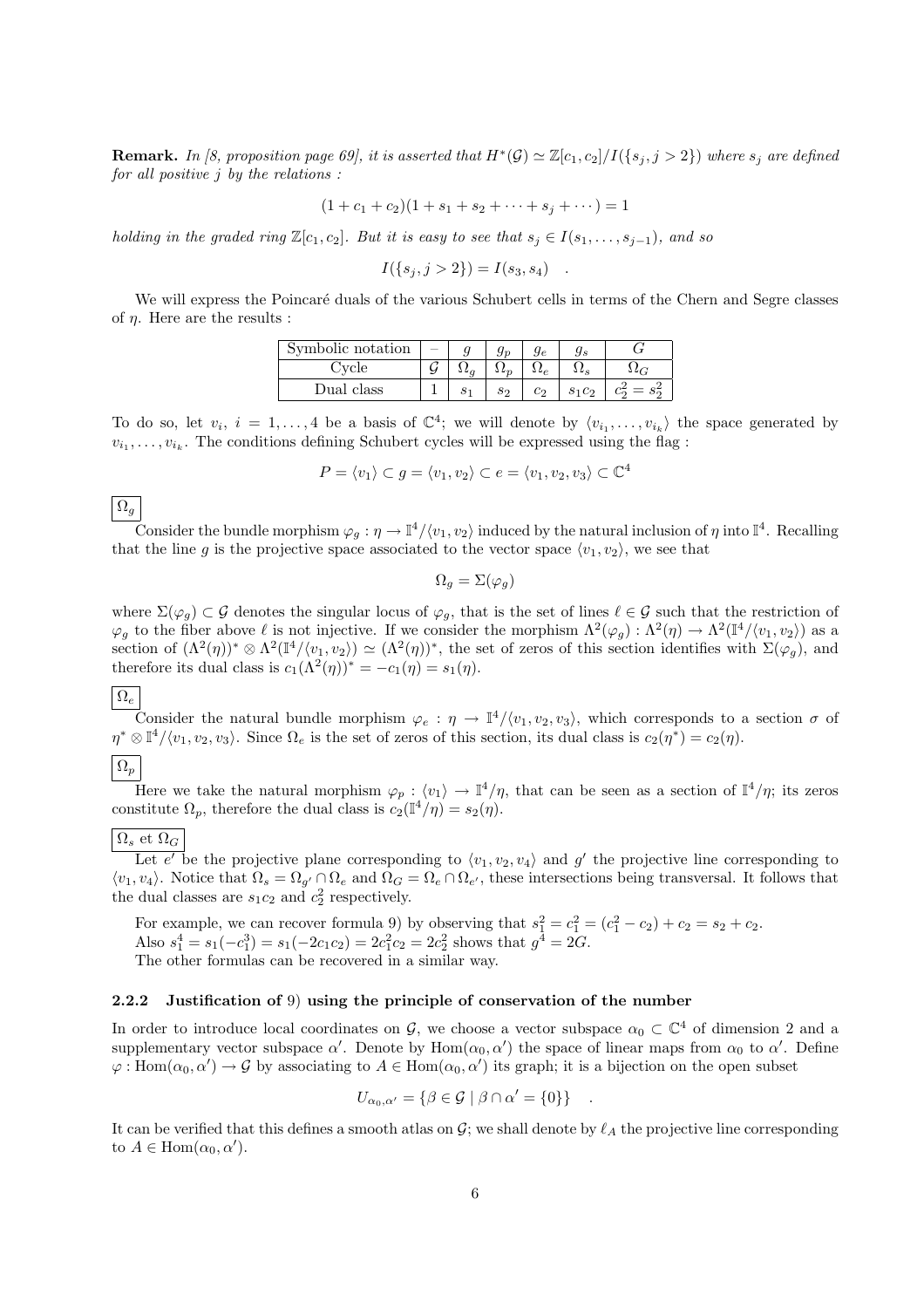**Lemma.** Let  $A, B \in Hom(\alpha_0, \alpha')$  and assume that  $\ell_A \in \Omega_{\ell_B}$ , so that there exists a vectorial line  $\ell_0 \subset \alpha_0$ such that  $A|\ell_0 = B|\ell_0$ .

Then  $\ell_A$  is a regular point of  $\Omega_{\ell_B}$  if and only if  $A \neq B$ , and if so :

$$
T(\Omega_{\ell_B})_{\ell_A} = \left\{ \overline{A} \in \mathit{Hom}(\alpha_0,\alpha') \ \middle| \ \overline{A}|\ell_0: \ell_0 \to \alpha'/\mathit{Im}(A-B) \ \text{is zero} \ \right\}
$$

Proof: Instead of describing  $\Omega_{\ell_B}$  near  $\ell_A$ , it is easier to work in the space Hom $(\alpha_0, \alpha') \times \text{Hom}(\ell_0, \ell')$ , where  $\ell'$  is a vectorial line supplementary to  $\ell_0$  in  $\alpha_0$ . Denote by  $i_{\ell_0} : \ell_0 \subset \alpha_0$  the inclusion, and by  $p: \text{Hom}(\alpha_0, \alpha') \times \text{Hom}(\ell_0, \ell' \to \text{Hom}(\alpha_0, \alpha'))$  the projection; the equation

 $(A'-B) \circ (i_{\ell_0} + \lambda) = 0 \quad , \quad A' \in \text{Hom}(\alpha_0, \alpha') , \lambda \in \text{Hom}(\lambda_0, \lambda')$ 

defines a subset  $\tilde{\Omega}$  which is in bijection through p with  $\Omega_B \cap U_{\alpha_0,\alpha'}$ , except above  $A' = B$ . If we take the derivative of this equation at  $A' = A$  we find:

$$
\overline{A} \circ i_{\ell_0} + (A - B) \circ \overline{\lambda} = 0
$$

where overlined symbols denote tangent vectors; if  $A \neq B$ , Ker $(A - B) = \ell_0$  and so

$$
\exists \ \overline{\lambda} \ \text{such that} \ \overline{A} \circ i_{\ell_0} + (A - B) = 0 \iff \overline{A} \circ i_{\ell_0} : \ell_0 \to \alpha'/\text{Im}(A - B) \ \text{is zero}
$$

q.e.d.

q.e.d.

**Proposition.** Let  $\ell_{B_1}$  and  $\ell_{B_2}$  be two distinct lines, meeting in a point  $P_{1,2}$ . Then  $\Omega_{\ell_{B_1}}$  and  $\Omega_{\ell_{B_2}}$  intersect transversally except on the set of lines through  $P_{1,2}$  that lie in the plane through  $\ell_{B_1}$  and  $\ell_{B_2}$ .

*Proof:* Let  $\ell_A \in \Omega_{\ell_{B_1}} \cap \Omega_{\ell_{B_2}}$ . Assume first that  $\ell_A$  goes through  $P_{1,2}$ , and therefore is not in the plane through  $\ell_{B_1}$  and  $\ell_{B_2}$ . Let  $\ell_{1,2} \subset \alpha_0$  be the vectorial line corresponding to  $P_{1,2}$ , that is such that  $B_1 | \ell_{1,2} =$  $B_2|\ell_{1,2} = A|\ell_{1,2}$ . It follows from the lemma that

$$
T(\Omega_{\ell_{B_1}})_A\cap T(\Omega_{\ell_{B_2}})_A=\left\{\overline{A} \ \middle| \ \overline{A} \middle| \ell_{1,2}: \ell_{1,2}\rightarrow \alpha'/\mathrm{Im}(A-B_i) \text{ is zero },\ i=1,2 \right\}
$$

Since  $A - B_1$  and  $A - B_2$  have the same kernel  $\ell_{1,2}$ , if they also had the same image we would have :

$$
A - B_1 = \lambda(A - B_2)
$$

where  $\lambda$  is a scalar, and  $\lambda \neq 1$ , otherwise  $B_1 = B_2$ . It would follow that

$$
A = \frac{1}{1 - \lambda} B_1 - \frac{\lambda}{1 - \lambda} B_2
$$

and  $\ell_A$  would lie in the plane through  $\ell_{B_1}$  and  $\ell_{B_2}$ , a contradiction. Therefore the two conditions that  $\overline{A}|\ell_0 \to \alpha'/\text{Im}(A-(B_i)$  should vanish, for  $i=1,2$ , are independent, and therefore transversality holds.

If  $\ell_A$  lies in the plane through  $\ell_{B_1}$  and  $\ell_{B_2}$ , but does not go through  $P_{1,2}$ , let  $P_1 = \ell_A \cap \ell_{B_1}$  and  $P_2 = \ell_A \cap \ell_{B_2}$  and let  $\ell_1, \ell_2 \subset \alpha_0$  be the vectorial lines such that :

$$
(A - B_1)|\ell_1 = 0 \quad , \quad (A - B_2)|\ell_2 = 0 \quad .
$$

Then :

$$
T(\Omega_{\ell_{B_1}})_A \cap T(\Omega_{\ell_{B_2}})_A = \left\{ \overline{A} \: \middle| \: \overline{A} \middle| \ell_i : \ell_i \to \alpha'/\mathrm{Im}(A - B_i) \text{ is zero }, \: i = 1, 2 \right\}
$$

and since  $\ell_1 \neq \ell_2$ , these two conditions are independent, and transversality follows.

Let  $P, Q, R, S \in \mathbb{P}^3$  be 4 points, not in a same plane, and such that 3 among them are never aligned. Then, if we take the four lines  $\ell_{P,Q}$  through P and Q,  $\ell_{Q,R}$ ,  $\ell_{R,S}$  and  $\ell_{S,P}$ , one sees that the corresponding Schubert cycles  $\Omega_{\ell_{\bullet,\bullet}}$  intersect transversally in the two lines  $\ell_{P,R}$  and  $\ell_{Q,S}$ . Indeed, the intersection of two of the cycles is transveral according to the proposition, and the transversality of the remaining intersections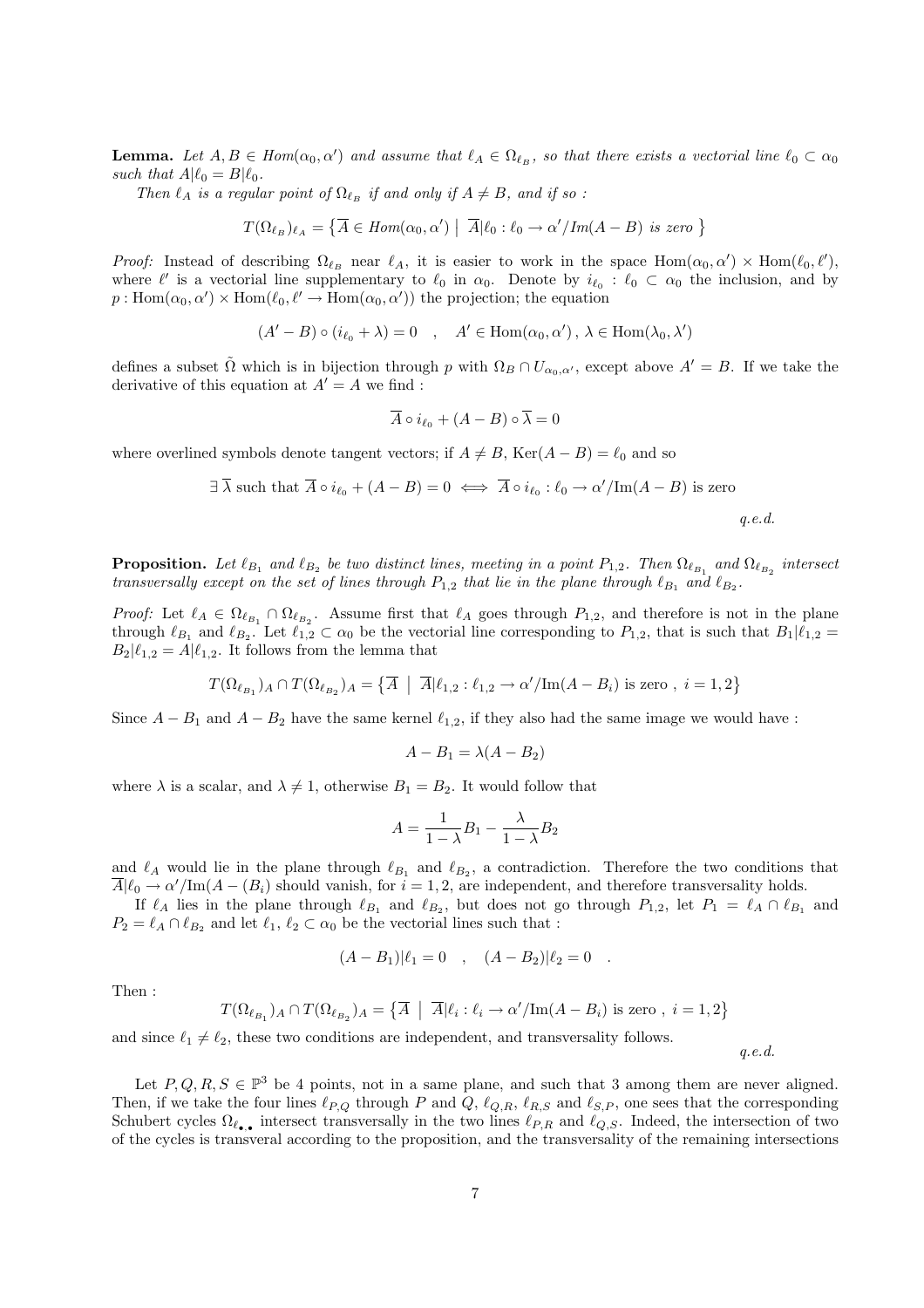

Figure 4: The 2 lines that cut 4 given lines

is elementary (for example : the intersection of the set of lines lying in the plane through  $P, Q, S$  and the set of lines in the plane through  $Q, R, S$ .

The enumerative problem of finding the number of lines cutting 4 given lines is often cited as an example to illustrate Schubert methods in enumerative geometry (see [5]). What we have shown justifies to resource to the moderately degenerate case where each of the 4 given lines meets another one, and since the intersections of the 4 cycles are transversal, there are no multiplicities to take into account. This last fact can be perceived with some imagination, by moving a little the 4 black lines in figure 4, and seeing that near each gray line there is only one solution.

On the other hand, here is a degenerate situation that has been pointed out to me by my colleague Alexandre Gabard. On a smooth quadric surface in  $\mathbb{P}^3$  there are two sytems of lines, which correspond to the horizontal and the vertical lines respectively if one identifies the quadric with  $\mathbb{P}^1 \times \mathbb{P}^1$ . If one takes 4 lines of one system, they might seem to be in general position in the space ; however, any line of the other system cuts the four given lines : we are in a very degenerate situation, with an infinite number of solutions.

## 2.3 The space  $PS$  of points on a line of  $\mathbb{P}^3$

Recall that the space  $PS$  is the set of pairs consisting of a point on a line of  $\mathbb{P}^3$ . In order to express conditions on elements of this space, we shall use symbols of the form  $xy$ , where x is y symbol expressing a condition on points and y is a symbol expressing a condition on lines. Thus the symbol  $pg$  denotes the pairs consisting of a point on a line, where the point must lie on a given plane, and the line must cut a given line; if we denote by  $\Omega_{pg}$  the set of these pairs, and yet by g a line and by e a plane, we have :

$$
\Omega_{pg} = \{ (\ell, Q) \in \mathcal{PS} \mid \ell \cap g \neq \emptyset \quad , \quad Q \in e \} \quad .
$$



Figure 5: How to see that  $pq = g_e + p_g$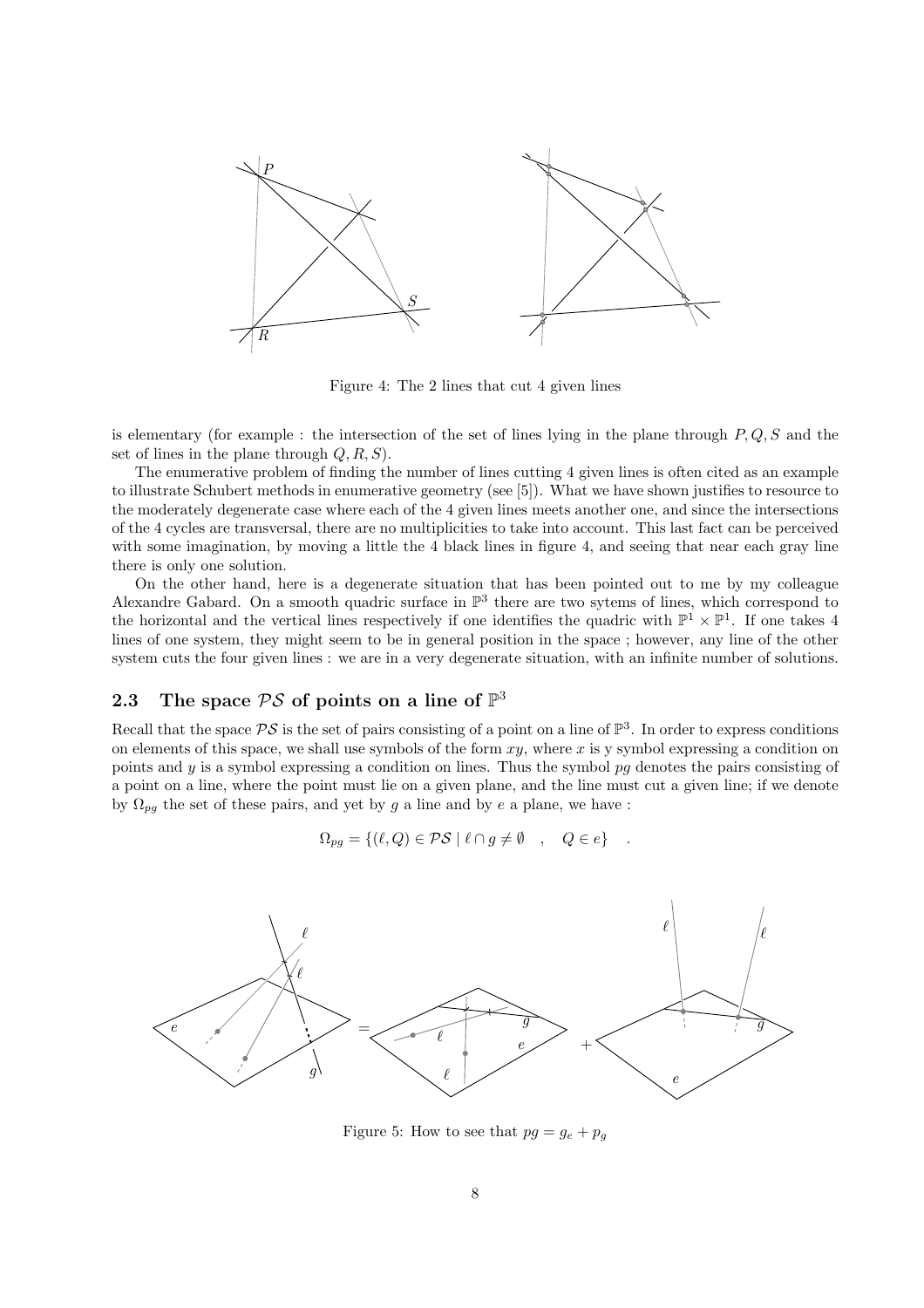By the principle of conservation of the number, we can take the line q in the plane  $e$ , in which case:

$$
\Omega_{pg} = \{ (\ell, Q) \in \mathcal{PS} \mid Q \in g \} \cup \{ (\ell, Q) \in \mathcal{PS} \mid \ell \subset e \}
$$

(see figure 5) and so the formula of [7, page 25] follows <sup>2</sup>

I) 
$$
pg = p_g + g_e = p^2 + g_e
$$
.

This is a fundamental formula, in the sense that any other formula in  $PS$  will follow from this one and from the formulas that we have already shown to hold in  $\mathbb{P}^3$  and  $\mathcal{G}$ ; the reason is explained in the next  $\S$ .

Let us show some other formulas in  $PS$  anyway. By multiplying I) by p, then by g we get :

$$
p2g = ppg + pge = p3 + pge
$$

$$
pge + pgp = pg2 = pgg + geg = pgg + gs = p2g + gs
$$

and by adding the far left and far right expressions of these two lines :

II) 
$$
pg_p = p^3 + g_s
$$

and similarly one obtains (see [7, page 26]) :

III) 
$$
pg_s = p^2g_p = G + p^3g = G + p^2g_e
$$
.

**Justification of I) using cohomology** If we regard  $\mathcal G$  as the space of 2 dimensional vector subspaces of  $\mathbb{C}^4$ ,  $\mathcal{PS}$  is the projective bundle associated to the tautological bundle  $\eta$  of rank 2. The tautological line bundle  $\gamma = (F \stackrel{\pi}{\rightarrow} PS)$  on PS can be defined as

$$
F = \{ (\alpha, \ell, v) \in \mathcal{G} \times \mathbb{P}^3 \times \mathbb{C}^4 \mid \ell \subset \alpha , v \in \ell \} \quad , \quad \pi(\alpha, \ell, v) = (\alpha, \ell) \quad .
$$

Set  $s = c_1(\gamma)$ . Notice that  $H^*(\mathcal{PS})$  is a  $H^*(\mathcal{G})$ -module via the homomorphism induced by the natural projection  $p : \mathcal{PS} \to \mathcal{G}$ . We know that (see [8, theorem page 62]) the ring homomorphism

$$
H^*(\mathcal{G})[s] \to H^*(\mathcal{PS}) \quad , \quad s \mapsto c_1(\gamma)
$$

induces an isomorphism

$$
H^*(\mathcal{G})[s]/I(s^2 - sc_1(\eta) + c_2(\eta)) \stackrel{\simeq}{\longrightarrow} H^*(\mathcal{PS})
$$

where  $I(s^2 - sc_1(\eta) + c_2(\eta))$  denotes the ideal generated by the polynomial  $s^2 - sc_1(\eta) + c_2(\eta)$ , which is nothing else than  $c_2(p^*(\eta)/\gamma)$  once we substitute s by  $c_1(\gamma)$ ; it vanishes because  $p^*(\gamma)/\gamma$  is of rank 1.

Let us allow to denote by the same symbol a condition on the basic elements as well as the Poincaré dual to the cycle defined by this condition. For example, using § 2.2.1, we shall write  $g = s_1(\eta) = -c_1(\eta)$ ; we will also write s for  $c_1(\gamma)$ , so that  $p = -s$ .

It follows from the very definition of the symbols that  $pg = (-s)(-c_1(\eta))$ , and by § 2.2.1  $g_e = c_2(\eta)$ . On  $H^*(\mathcal{PS})$  we have the relation

$$
sc_1(\eta) = s^2 + c_2(\eta)
$$

that can also be written

$$
pg = p^2 + g_e
$$

which is formula I). Therefore this formula is exactly the relation by which  $H^*(\mathcal{G})[s]$  has to be divided in order to obtain  $H^*(\mathcal{PS})$ .

<sup>&</sup>lt;sup>2</sup>There is a misprint in [7, page 25] : the formula shown there is  $pg = p<sub>g</sub> + g$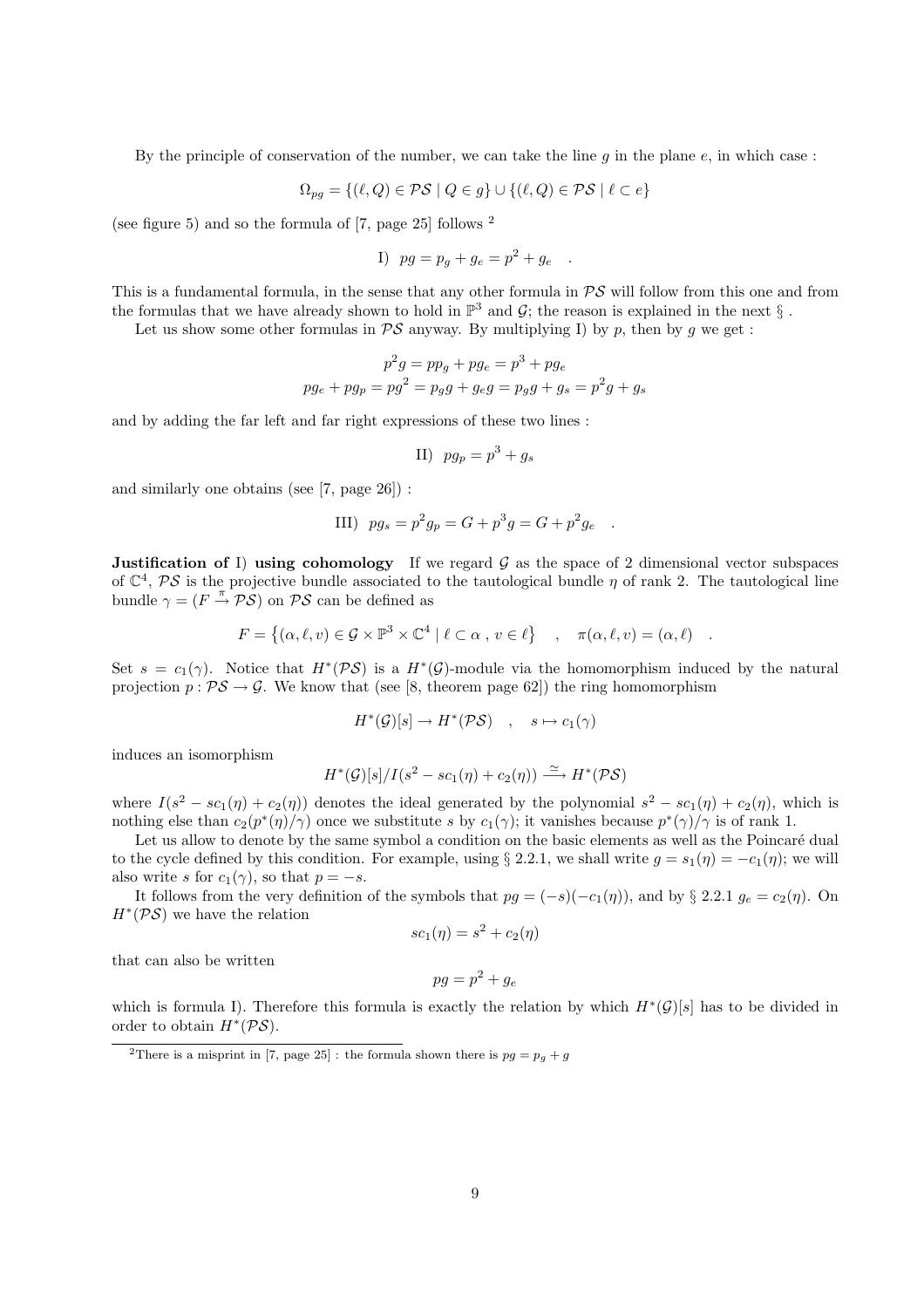

Figure 6: The space Y and conditions  $\varepsilon$  and g

## 3 Coincidence formulas

If  $X \subset \mathbb{P}^1 \times \mathbb{P}^1$  is a curve of bi-degree  $(p, q)$ , the restriction of its equation to the diagonal is of degree  $p + q$ , therefore X cuts this diagonal in  $p + q$  points, counted with multiplicity. We can reformulate this remark by saying that X is a one parameter family of pairs  $(P,Q)$  of points on the line; if there are q pairs in the family with a given first point P, and p pairs with a given second point Q, then there are  $p + q$  pairs of the form  $(P, P)$ . This is the *Principle of correspondence* that has been stated and proved by Chasles [1, Lemme I, page 1175].

We will generalize this formula according to [7, pages 42 and following], using the same notation and its fruitful ambiguity. Consider pairs of points in the projective space and imagine that when two points of a pair come to coincide, the line joining the two points has a well defined limit. Let us call  $p$  and  $q$  the two points of a pair, and g the line joining them; denote by  $\varepsilon$  the condition that p and q are infinitely near, but still determine the line joining them.

Assume that a one parameter system  $X$  of such pairs of points is given. Note that if we still denote by p the number of pairs  $(P,Q) \in X$  such that P lies in a given plane (a condition that we also denoted by p), and by q the number of pairs  $(P,Q) \in X$  such that Q lies in a given plane (a condition that we also denote by q), then X is of bi-degree  $(p, q)$ .

Now we take a line  $\ell$  and consider pairs of planes through  $\ell$ , such that the first plane contains P, the second contains Q. These pairs constitute a curve Y in the space of pairs of planes through  $\ell$ , that can be identified to  $\mathbb{P}^1 \times \mathbb{P}^1$ ; Y is also of bi-degree  $(p, q)$ . It follows from Chasles *Principle of correspondence* that there are

 $p + q$ 

single planes that contain a pair of points in X. Among these, first we have  $\varepsilon$  of them that arise because they contain a pair of coinciding points of  $X$ , secondly we have those planes who contain a line  $g$  joining two distinct points of a pair in X; the latter is equivalent to say that the line g must cut the line  $\ell$  (this kind of conditions on lines has been denoted by g, same notation as the line g joining P and Q !); see figure 6. Therefore we have

$$
\epsilon = p + q - g \quad .
$$

This formula proves to be useful to establish enumerative formulas concerning special positions of lines with respect to a surface, among others. For example, Schubert uses it to show that a generic surface of degree  $n$  possesses

$$
\frac{1}{12}n(n-4)(n-5)(n-6)(n-7)(n^3+6n^2+7n-30)
$$

lines that are tangent at four distint points (see [7, page 237, formula 21)]. We will follow Schubert's procedure to establish this formula in our third and last example of the next paragraph.

First, let us justify formula ( $\spadesuit$ ). Consider the space  $\mathbb{P}^3 \tilde{\times} \mathbb{P}^3$  obtained by blowing up the diagonal  $\Delta$  in  $\mathbb{P}^3 \times \mathbb{P}^3$ . The map that associates to  $(P,Q) \in \mathbb{P}^3 \times \mathbb{P}^3 \setminus \Delta$  the line through P and Q extends to a map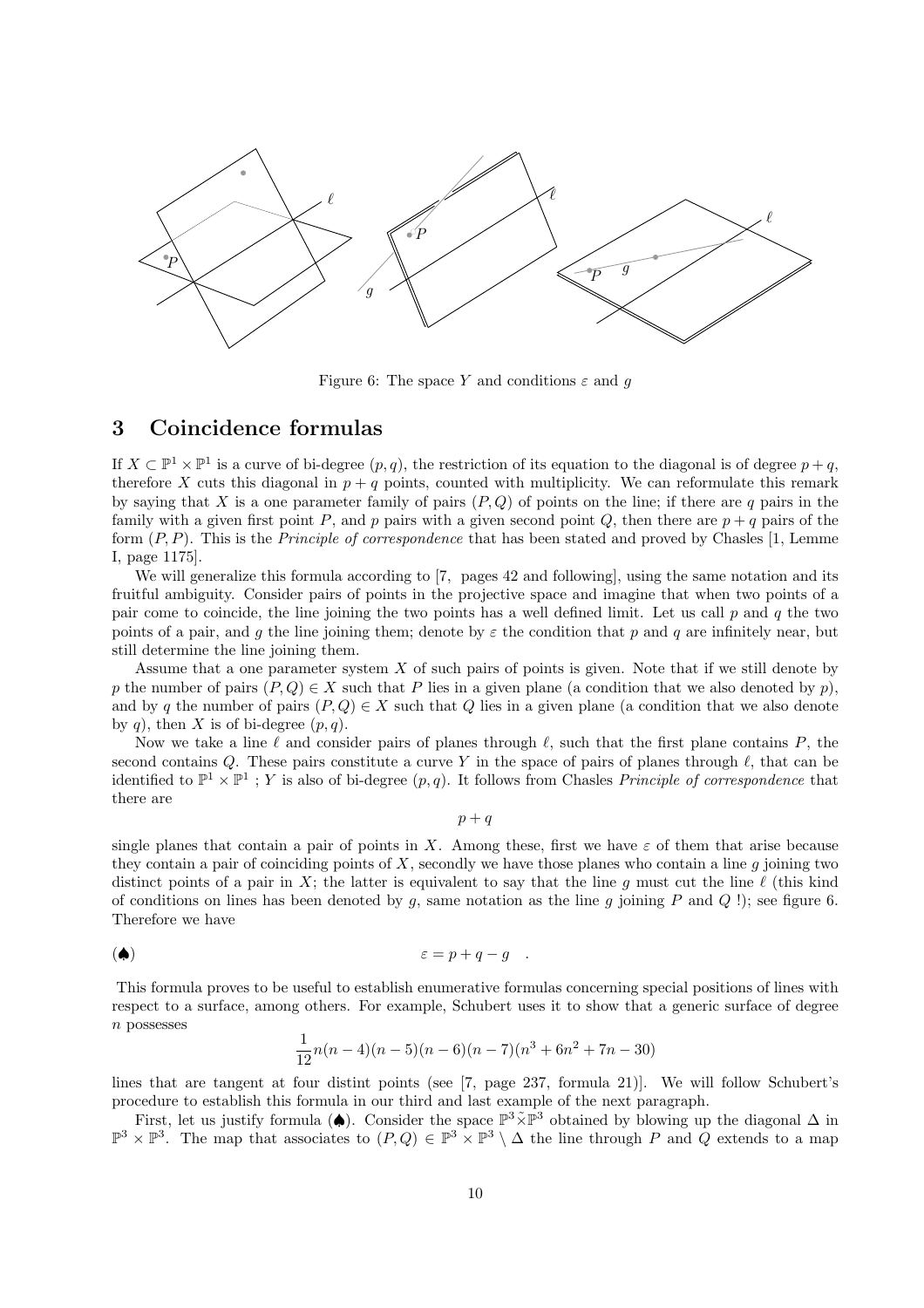$\varphi: \mathbb{P}^3 \tilde{\times} \mathbb{P}^3 \to \mathcal{G}$ , such that

$$
\varphi^*(\Lambda^2(\eta)) = \gamma^* \otimes (\mathcal{O}(1)_1 \otimes \mathcal{O}(1)_2)
$$

where  $\gamma$  denotes the line bundle associated to the blown up diagonal,  $\mathcal{O}(1)_i$  the pull-back by the projection of  $\mathbb{P}^3 \times \mathbb{P}^3$  on the i-th factor of  $\mathbb{P}^3 \times \mathbb{P}^3$  of the vector bundle of homogeneous 1-forms on  $\mathbb{P}^3$ .

To see that  $\varphi$  has these properties, we can use the Plücker imbedding  $\psi$  of the grassmannian  $\mathcal G$  into  $\mathbb P^5$ , defined as follows. If  $g \in \mathcal{G}$ , choose distinct  $P, Q \in g$ ; if  $P = [x_1, \ldots, x_4], Q = [y_1, \ldots, y_4],$  et  $x = (x_1, \ldots, x_4)$ ,  $y = (y_1, \ldots, y_4)$ , set

$$
\psi(g) = [x \land y] \in \mathbb{P}(\Lambda^2(\mathbb{C}^4)) \simeq \mathbb{P}^5
$$

.

,

It can be checked that  $\psi$  is well defined and that it is an imbedding, whose image is

$$
\{ [P \wedge Q] \in \mathbb{P}(\Lambda^2(\mathbb{C}^4)) \mid P \wedge Q \neq 0 \}
$$

and this image can be identified to G. Note that the pull-back by  $\psi$  of the vector bundle  $\mathcal{O}(1)_{\mathbb{P}(\Lambda^2(\mathbb{C}^4))}$  of homogeneous 1-forms on  $\mathbb{P}(\Lambda^2(\mathbb{C}^4))$  is naturally isomorphic to  $\Lambda^2(\eta^*)$ . Consider the map

$$
\Phi: \mathbb{C}^4 \times \mathbb{C}^4 \to \Lambda^2(\mathbb{C}^4) \quad , \quad (x, y) \mapsto x \wedge y \quad .
$$

Its derivative with respect to x, at a point point  $(y, y), y \neq 0$ , can be writtent  $v \mapsto v \wedge y$ , and its kernel is the line supporting y. It follows from this that  $\Phi$  induces a morphism

$$
\varphi: \mathbb{P}^3 \tilde{\times} \mathbb{P}^3 \to \mathcal{G} \quad \text{with} \quad \varphi^*(\Lambda^2(\eta^*)) \simeq \gamma^* \otimes (\mathcal{O}(1)_1 \otimes \mathcal{O}(1)_2) \quad .
$$

With an additional effort, one can even show that  $\varphi^*(\eta) = (\gamma^* \otimes \mathcal{O}_1(-1)) \oplus \mathcal{O}_2(-1)$  but we won't use it. Recall now from § 2.2.1 that the dual class to  $\Omega_q$  is  $s_1(\eta) = -c_1(\eta)$ ; since

$$
\varphi^*(-c_1(\eta)) = c_1(\gamma^* \otimes \mathcal{O}(1)_1 \otimes \mathcal{O}(1)_2)
$$

setting  $t_i = c_1(\mathcal{O}(1)_i, i = 1, 2, \varepsilon = c_1(\gamma)$ , we get :

$$
\varphi^*(-c_1(\eta)) = t_1 + t_2 - \varepsilon \quad .
$$

In order to recover Schubert's coincidence formula (♠), we must observe that in this context the condition g, that is the condition that the line through a pair  $(P,Q)$  cuts a given line, corresponds to  $\varphi^*(s_1(\eta)) =$  $\varphi^*(-c_1(\eta))$ ; and the conditions p and q correspond to  $t_1$  and  $t_2$  respectively, that is the dual class to a hyperplane in the first factor  $\mathbb{P}^3$ , respectively the second.

### 3.1 Coincidences of intersections of a line and a surface

We will present three examples of computations using the coincidence formula. The first one will be justified also using cohomology, the other two will be treated only the Schubert's way.

Let  $F \subset \mathbb{P}^3$  be a smooth surface of degree n; following [7, page 229], we denote by  $p_1, p_2, \ldots p_n$  the points of intersection of a line g with F. Denote by  $\varepsilon_2$  the condition that 2 of these points coincide. Then it follows from the coincidence formula  $(\spadesuit)$  that

$$
\bullet
$$

$$
\epsilon_2 = p_1 + p_2 - g \quad .
$$

As usual, the same symbol p is used to express a condition (to be in a plane) and its recipient (a point).

### 3.2 First example: the class of a curve

Let's multiply formula  $\clubsuit$  by  $g_s$ :

$$
\varepsilon_2 g_s = p_1 g_s + p_2 g_s - G
$$

using formula III) :

$$
\varepsilon_2 g_s = G + p_1^3 g + G + p_2^3 g - G = G
$$

because  $p^3 = 0$  (the generic intersection of 3 planes and a surface is empty). It remains to interpretate the symbol G in this context : it represents the pairs of distinct points on the intersection of a fixed line and the surface; there are  $n(n-1)$  such pairs. Thus we recover the formula for the class (i.e. degree of the dual) of a plane curve of degree n; indeed,  $\varepsilon_2 g_s$  represents the lines tangent to the surface belonging to a given pencil, which is the same as the lines in a plane, passing through a given point, tangent to the plane curve obtained as intersection of the surface with the plane.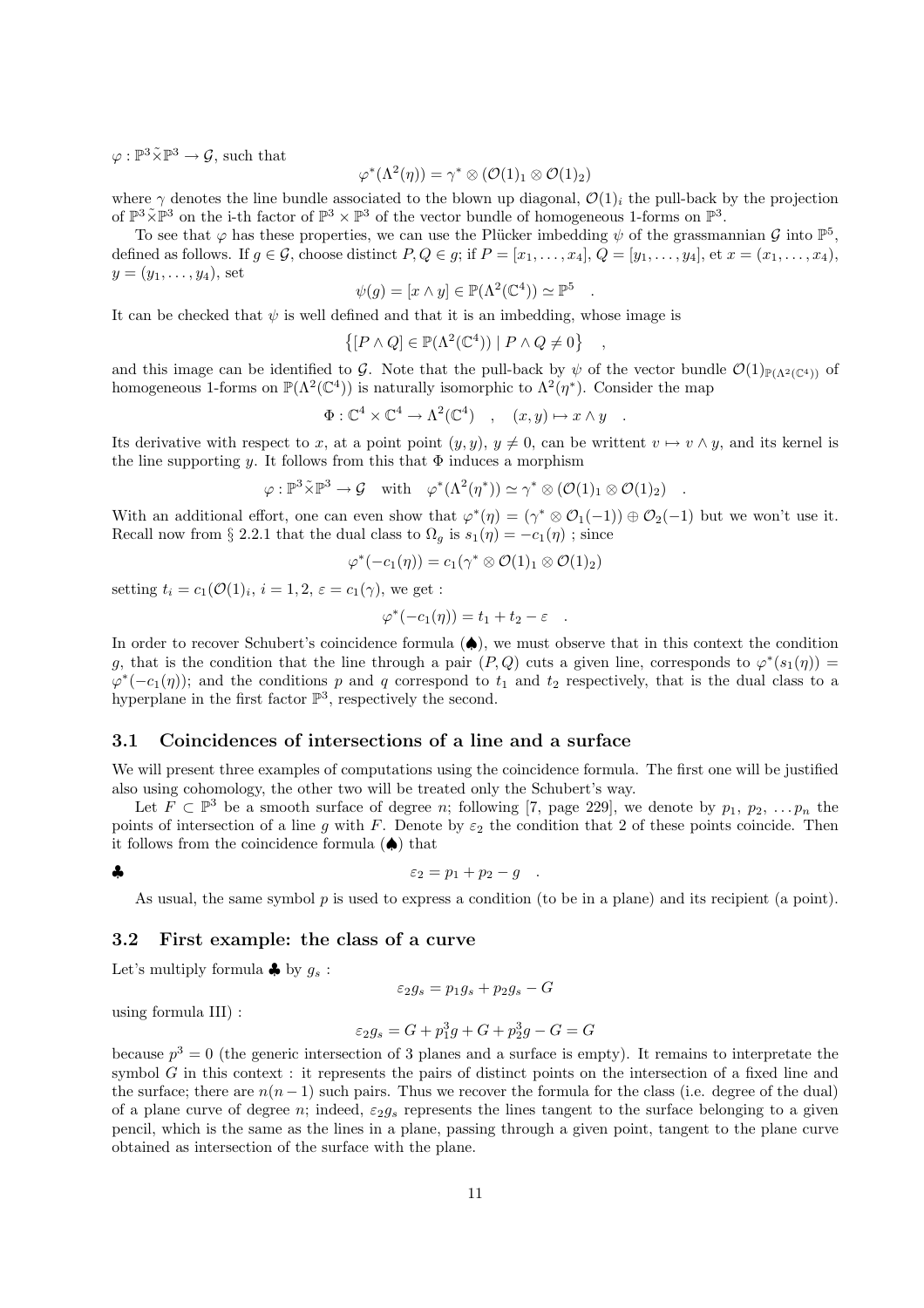**Justification using cohomology** Denote by  $F\tilde{\times}F$  the space obtained by blowing up the diagonal in  $F \times F$ . We have  $F \tilde{\times} F \subset \mathbb{P}^3 \tilde{\times} \mathbb{P}^3$ , and would like to express its dual class. The following result will help us. Let X be a smooth variety and A,  $Y \subset X$  smooth subvarieties that intersect nicely, that is such that

 $A \cap Y$  is smooth, and that for all  $x \in A \cap Y$ :

$$
TA_x \cap TY_x = T(A \cap Y)_x .
$$

Then we have an exact sequence of vector bundles :

$$
0 \to T(A \cap Y) \to T A|_{A \cap Y} \oplus TY|_{A \cap Y} \to TX|_{A \cap Y} \to E \to 0
$$

where  $E$  is defined by the sequence itself; it is called the excess bundle and  $k$  will denote its rank. Note that  $k = 0$  if and only if A and Y intersect transversally.

**Proposition.** Let X be a smooth variety,  $A, Y \subset X$  smoth subvarieties that intersect nicely. Then, denoting  $by:$ 

| $\delta_{U,V}$                   | the dual class to $U$ in $V$                     |
|----------------------------------|--------------------------------------------------|
| $\boldsymbol{X}$                 | the blowing up of $X$ along $Y$                  |
| $\overline{A}$                   | the strict transform of A                        |
| $\epsilon$                       | the dual class to the exceptional divisor in $X$ |
| $p: X \to X$                     | the projection of the blowing up                 |
| $j: \tilde{Y} \subset \tilde{X}$ | <i>the natural inclusion</i>                     |

we have :

$$
\delta_{\tilde{A}, \tilde{X}} = p^*(\delta_{A,X}) - j_! \left( (p|\tilde{Y})^*(\delta_{A \cap Y,Y}) \cdot \underbrace{\sum_{i=0}^{k-1} (-1)^i \varepsilon^i c_{k-i-1}(E)}_{=c_{k-1}(E/\gamma)} \right)
$$

It is a special case of [2, Theorem 6.7].

As an application, consider the subvarieties  $F \times F$  and  $\Delta$  of  $\mathbb{P}^3 \times \mathbb{P}^3$ . In this case, the excess bundle identifies to the normal bundle of F in  $\mathbb{P}^3$ , that is  $\mathcal{O}(n)_{\Delta}$ , and  $\delta_{F,\mathbb{P}^3} = nt$ , therefore  $\delta_{F \times F, \mathbb{P}^3 \times \mathbb{P}^3} = nt_1 \cdot nt_2$  $n^2t_1t_2$ . It follows that

$$
\delta_{F\tilde{\times}F,\mathbb{P}^3\tilde{\times}\mathbb{P}^3} = n^2 t_1 t_2 - nt\varepsilon
$$

where t denotes indistinctly  $t_1$  or  $t_2$ , since  $\varepsilon t_1 = \varepsilon t_2$ .

The formula  $\heartsuit$  can also be proved in Schubert's spirit as follows. Denote by  $p : \mathbb{P}^3 \times \mathbb{P}^3 \to \mathbb{P}^3 \times \mathbb{P}^3$  the projection of the blowing up and set  $\tilde{\Delta}_F = \tilde{\Delta} \cap^{-1} (F \times F \cap \Delta)$ . Then :

$$
p^{-1}(F \times F) = (F \tilde{\times} F) \cup \tilde{\Delta}_F .
$$

Taking the dual classes, we see that

$$
p^*(\delta_{F \times F, \mathbb{P}^3 \times \mathbb{P}^3}) = \delta_{F \tilde{\times} F, \mathbb{P}^3 \tilde{\times} \mathbb{P}^3} + \delta_{\tilde{\Delta}_F, \mathbb{P}^3 \tilde{\times} \mathbb{P}^3}
$$

and

$$
\delta_{\tilde{\Delta}_F,\mathbb{P}^3\tilde{\times}\mathbb{P}^3}=\delta_{\tilde{\Delta}_F,\tilde{\Delta}}\cdot\delta_{\tilde{\Delta},\mathbb{P}^3\tilde{\times}\mathbb{P}^3}=(nt)\cdot\varepsilon
$$

whence the formula  $\heartsuit$ .

In particular, taking  $n = 1$ , i.e. F is a plane, we obtain that

$$
\delta_{\varphi^{-1}(\Omega_e)} = t_1 t_2 - t \varepsilon \quad .
$$

Now  $g_s = gg_e$ , hence  $\varphi^*(g_s) = \varphi^*(g) \varphi^*(g_e) = (t_1 + t_2 - \varepsilon)(t_1t_2 - t\varepsilon)$ . In order to calculate  $\varepsilon_2 g_s$  we must multiply  $\varepsilon \cdot \varphi^*(g_s)$  by  $\delta_{F\tilde{\times}F,\mathbb{P}^3\tilde{\times}\mathbb{P}^3}$  and evaluate this class on  $\mathbb{P}^3\tilde{\times}\mathbb{P}^3$ , which amounts to evaluate  $\delta_{F\tilde{\times}F,\mathbb{P}^3\tilde{\times}\mathbb{P}^3}$ .  $\varphi^*(g_s)$  on  $\tilde{\Delta}$ ; but

$$
\langle \delta_{F\tilde{\times}F,\mathbb{P}^3\tilde{\times}\mathbb{P}^3} \cdot \varphi^*(g_s), \tilde{\Delta} \rangle = \langle (n^2t_1t_2 - nt\varepsilon)(t_1t_2 - t\varepsilon)(t_1 + t_2 - \varepsilon), \tilde{\Delta} \rangle = \langle (n^2t^2 - nt\varepsilon)(t^2 - t\varepsilon)(2t - \varepsilon), \tilde{\Delta} \rangle
$$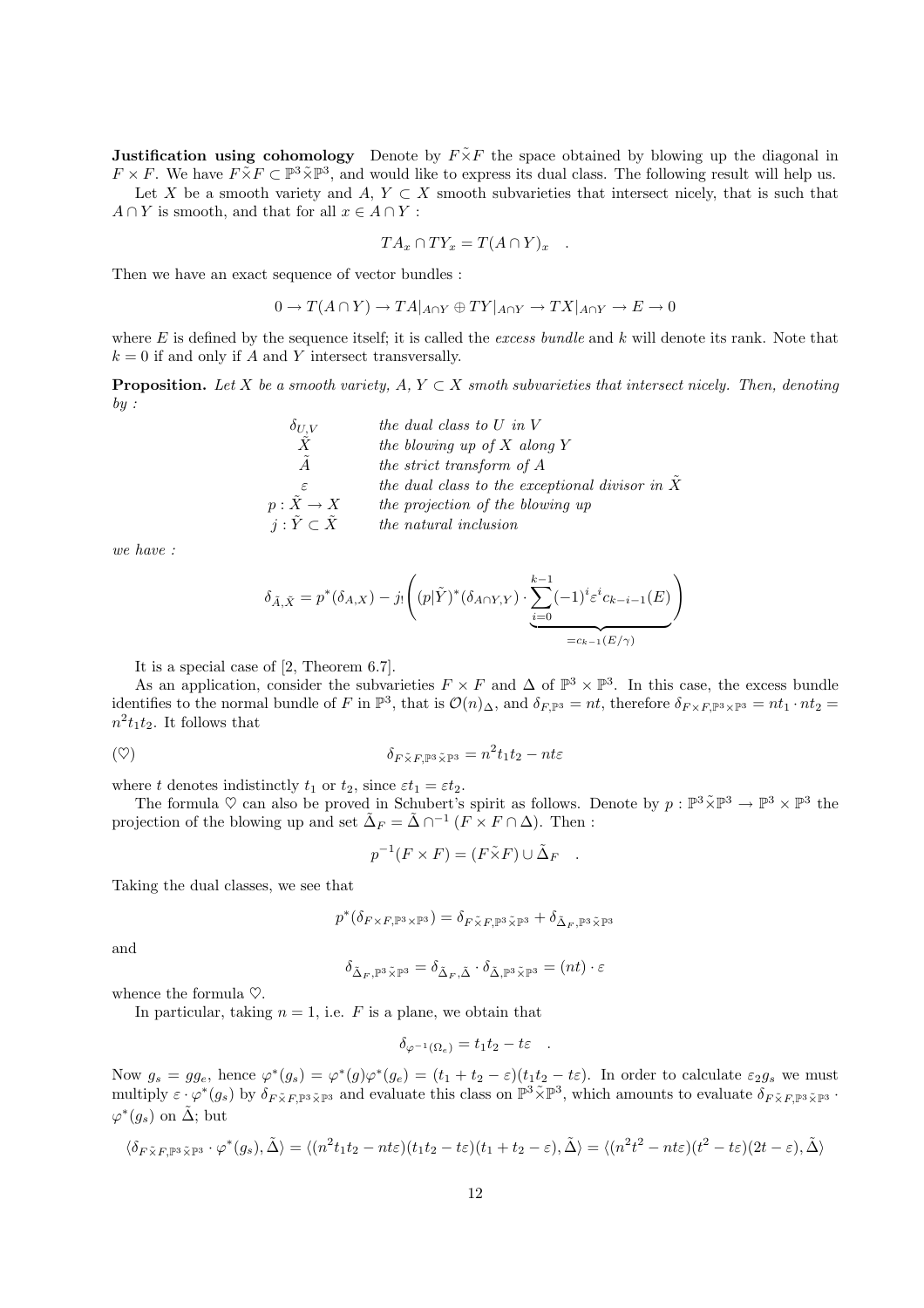and since  $t^4 = 0$ ,  $(n^2t^2 - nt\varepsilon)(t^2 - t\varepsilon)(2t - \varepsilon) = t^2(-n\varepsilon^3 + \varepsilon^2(n^2t + 3nt))$ . Instead of evaluating on  $\tilde{\Delta}$ , we can apply the integration over the fibers of  $\pi$  (or Gysin homomorphism)  $\pi_!$  and evaluate on  $\mathbb{P}^3$ , where  $\pi : \tilde{\Delta} \to \mathbb{P}^3$  is the natural projection, that is the projection of the projective bundle associated to  $T\mathbb{P}^3$ ; we have the following formulas :

$$
\pi_!(\varepsilon^2) = 1 \quad , \quad \pi_!(\varepsilon^3) = c_1(T\mathbb{P}^3) = 4t \quad ,
$$

either by the very definition of Segre classe given in  $[2, \S 3.1]$ , or using  $[8,$  theorem page 62], and so

$$
\langle t^2(-n\varepsilon + \varepsilon^2(n^2t + 3nt)), \tilde{\Delta} \rangle = \langle t^3(-4n + n^2 + 3n), \mathbb{P}^3 \rangle = n(n-1) .
$$

### 3.3 Second example: the number of bitangent lines to a plane curve

This example, as well as the next and last one, will be treated the Schubert's way, without any further justification (see [7, page 229]).

Let  $F \subset \mathbb{P}^3$  be a smooth surface and denote by  $\varepsilon_{22}$  the condition that a line is tangent at two distinct points of F. This condition says that, among the points  $p_1, \ldots, p_n$ , intersection of the line with F, two pairs coincide, say  $p_1, p_2$  and  $p_3, p_4$ . It follows from the coincidence formula ( $\spadesuit$ ) that :

$$
2 \cdot \varepsilon_{22} = (p_1 + p_2 - g)(p_3 + p_4 - g)
$$

where the coefficient 2 is due to the fact that the roles of  $(p_1,p_2)$  et  $(p_3,p_4)$  can be exchanged on a bitangent line; and so

.

$$
2 \cdot \varepsilon_{22} = p_1 p_3 + p_1 p_4 + p_2 p_3 + p_2 p_4 - p_1 g - p_2 g - p_3 g - p_4 g + \underbrace{g^2}_{=g_e + g_p}
$$

The symbols  $p_i p_j$ ,  $i \neq j$ , all have the same meaning, and also the symbols  $gp_i$ ; therefore we can write :

$$
2 \cdot \varepsilon_{22} = 4p_1p_3 - 4p_1g + g_e + g_p .
$$

Now we multiply by  $g_e$ :  $\varepsilon_{22}g_e$  denotes the lines bitangent to the surface, lying in a given plane; they are therefore the bitangent lines to the curve obtained by intersecting the surface with the plane. We have :

$$
2 \cdot \varepsilon_{22} g_e = 4p_1 p_3 g_e - 4p_1 g g_e + g_e^2 + g_p g_e = 4p_1 p_3 g_e - 4p_1 g_s + G \stackrel{\text{(by III)}}{=} 4p_1 p_3 g_e - 4p_1^3 g - 3G \quad .
$$

Let us calculate  $p_1p_3q_e$ . In fact, we are working in

$$
(F \tilde{\times} F) \times (F \tilde{\times} F) \times \mathcal{G}
$$

and a generic element of this set can be represented by  $((P_1, P_2), (Q_1, Q_2), g)$ , with  $P_i, Q_i \in F \cap g$ . The condition  $p_i$  requires that  $P_i$  lies in a plane  $e_i$ ,  $i = 1, 3$ , and  $g_e$  requires that g lies in a plane e. Now  $e \cap e_i$ cuts F in n points,  $i = 1, 3$ ; therefore the line in the configurations satisfying  $p_1p_3g$  is determined by one of the  $n^2$  pairs of points,  $P_1$  on  $e \cap e_1 \cap F$  and  $P_3$  on  $e \cap e_3 \cap F$ ; for such a choice of  $P_1$  and  $P_3$ , we still can choose  $P_2$  et  $P_4$  among the  $n-2$  remaining points on the line. Therefore there are

$$
n^2(n-2)(n-3)
$$

possible configurations. In order to determine  $G$ , notice that for a given line  $g$ , there is a total of  $n(n-1)(n-2)(n-3)$  pairs of distinct points in  $g \cap F$ . Finally,  $p_1^3 = 0$ . So we get :

$$
2\varepsilon_{22}g_e = 4n^2(n-2)(n-3) - 3n(n-1)(n-2)(n-3)
$$

and therefore

$$
\varepsilon_{22} g_e = \frac{1}{2} n(n-2)(n-3)(n+3) .
$$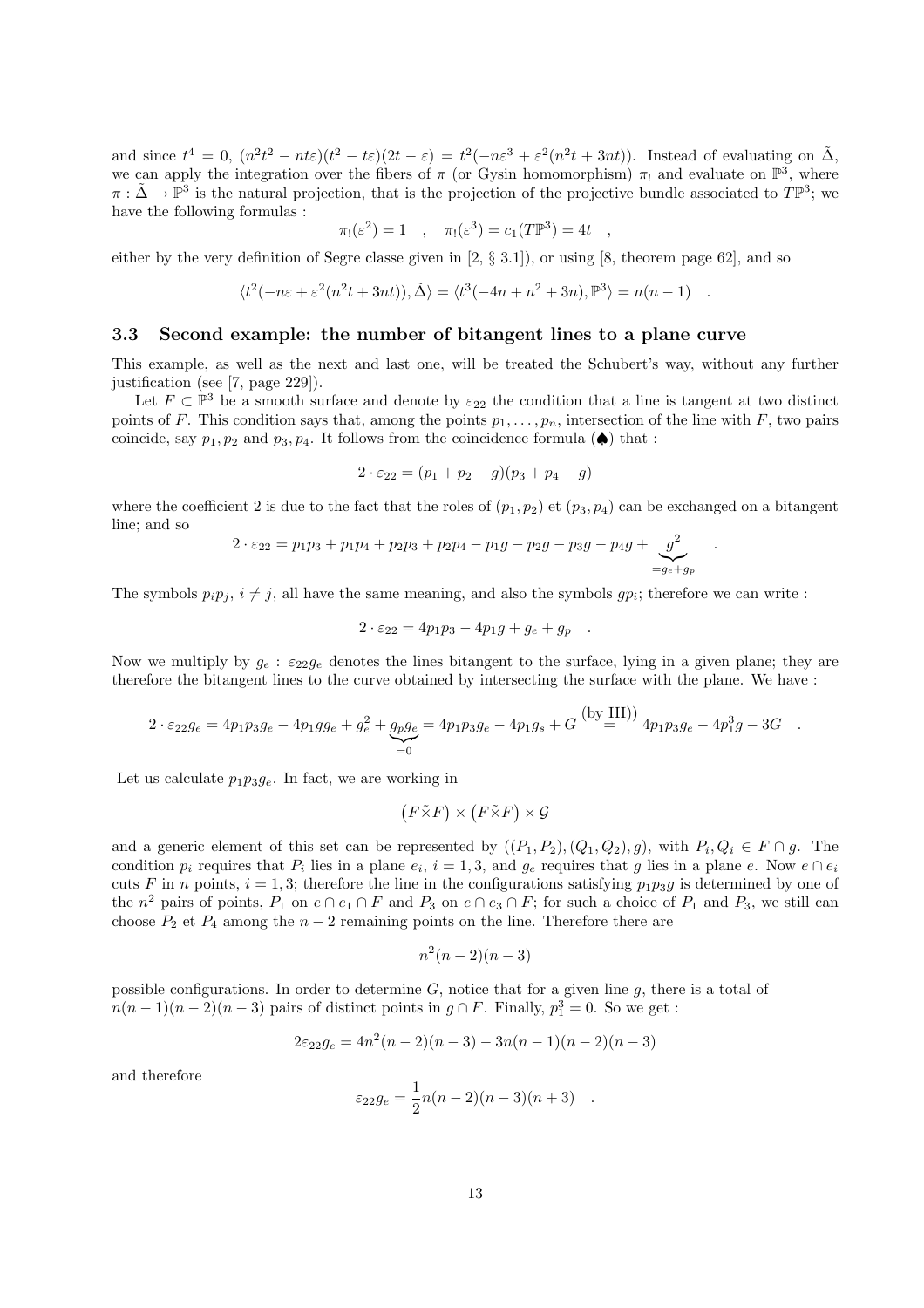

Figure 7: How to calculate  $p_1p_3g_e$ 

### 3.4 Third example: the number of lines tangent to a surface at four distinct points

Denote by  $\varepsilon_{2222}$  the condition that a line is tangent to a surface F of degree n at four distinct points; that amounts to say that among the n points of intersection of the line with the surface, 4 pairs come to coincide, say  $(p_1, p_2)$ ,  $(p_3, p_4)$ ,  $(p_5, p_6)$  and  $(p_7, p_8)$ . It follows from the fact that the grassmannian G of lines in  $\mathbb{P}^3$ is of dimension 4 that for a generic surface there is a finite number of such quadritangent lines. We shall compute their number in a similar way as for the second example; it corresponds to formula 21) in [7, pages 232 through 237]. We will label some equations with letters, which have no analogue in [7].

It follows from the coincidence formula  $(\spadesuit)$  that

$$
4! \varepsilon_{2222} = (p_1 + p_2 - g)(p_3 + p_4 - g)(p_5 + p_6 - g)(p_7 + p_8 - g)
$$

where the coefficient 4! is due to the fact that the roles of the 4 pairs of points that come to coincide,  $(p_1, p_2)$ ,  $(p_3, p_4)$ ,  $(p_5, p_6)$  and  $(p_7, p_8)$ , can be permuted.

The symbols  $p_i p_j$ ,  $i \neq j$  all express the same condition, therefore we deduce :

(a)  
\n
$$
4! \varepsilon_{2,2,2,2} = 2^4 p_1 p_2 p_3 p_4 - 2^3 \cdot 4gp_1 p_2 p_3 + 2^2 {4 \choose 2} g^2 p_1 p_2 - 2 {4 \choose 3} g^3 p_1 + g^4
$$
\n
$$
= 16 p_1 p_2 p_3 p_4 - 32gp_1 p_2 p_3 + 24g^2 p_1 p_2 - 8g^3 p_1 + g^4
$$

(Ther is a misprint in [7, page 234, line -7]:  $g_4$  is written instead of  $g^4$ .) It follows from formula I) that :

(b) 
$$
gp = p_g + g_e \implies gp_1p_2p_3 = p_1^2p_2p_3 + g_e p_1p_2
$$

Also :

(c) 
$$
g^2 \stackrel{9}{=} g_p + g_e \implies g^2 p_1 p_2 = \underbrace{g_p p_1 p_2}_{=G} + g_e p_1 p_2
$$

and

(d) 
$$
g^3 p_1 \stackrel{9)}{=} (g_e + g_p)gp_1 \stackrel{10)}{=} \stackrel{\text{et }11)}{=} 2g_s p_1 = 2G
$$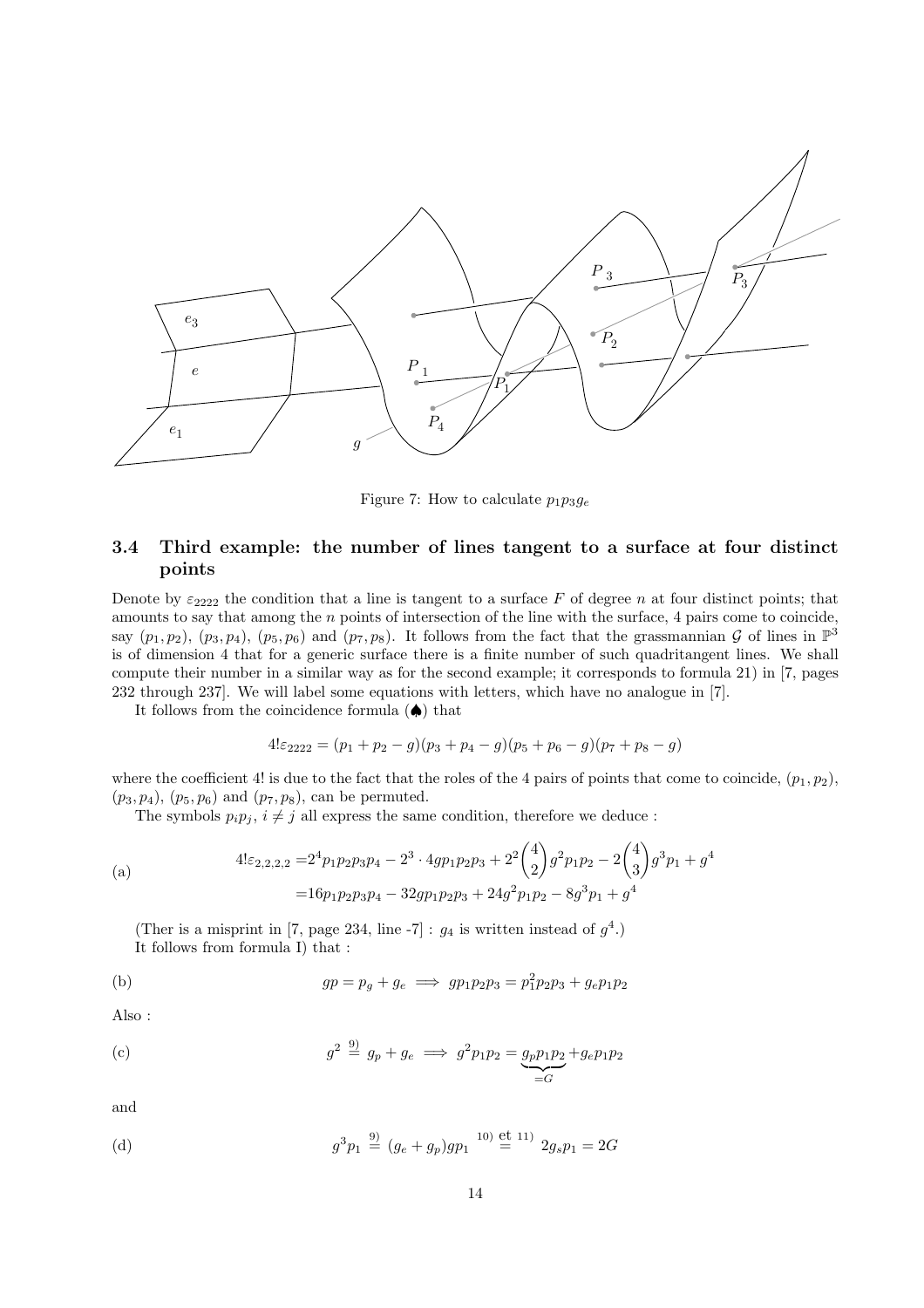therefore we can use  $(b)$ ,  $(c)$  and  $(d)$  in  $(a)$  and find :

(e) 
$$
4!e_{2222} = 16p_1p_2p_3p_4 - 32p_1^2p_2p_3 - 8g_e p_1 p_2 + 10G
$$

We compute separately each of the terms appearing in (e); we shall work in

$$
(F\tilde{\times}F)\times (F\tilde{\times}F)\times (F\tilde{\times}F)\times (F\tilde{\times}F)\times \mathcal{G}
$$

1.  $G$ 

This represents the number of 8-uples of distinct points  $P_1, \ldots, P_8$  that can be choosen in the intersection of a generic line with the surface  $F$  of degree  $n$ , that is :

$$
G = n(n-1)(n-2)(n-3)(n-4)(n-5)(n-6)(n-7)
$$

### 2.  $g_{e}p_{1}p_{2}$

In the second example, working with 2 pairs of points, we found the formula  $g_e p_1 p_3 = n^2(n-2)(n-3)$ . In the present case, we still have to choose 4 points among the remaining  $n-4$  points in the intersection of a line with the surface. Therefore we find :

$$
g_e p_1 p_2 = n^2(n-2)(n-3)(n-4)(n-5)(n-6)(n-7)
$$

## 3.  $p_1^2 p_2 p_3$

Let's call  $e_1, e'_1$  the planes expressing condition  $p_1^2$ , so that  $P_1$  will be among the n points of the intersection  $F \cap e_1 \cap e'_1$ . Let  $e_2$  and  $e_3$  be the planes expressing conditions  $p_2$  and  $p_3$  respectively, and let  $\ell$  be the line containing  $P_1, \ldots, P_8$ .

The point  $P_2$  must lye on the cone over the curve  $F \cap e_2$  with vertex  $P_1$ , that we shall denote by  $C_{P_1}(F \cap e_2)$ ; it is of degree n. The point  $P_3$  must lye on  $C_{P_1}(F \cap e_2)$  and on the curve  $F \cap e_3$ , which is of degree n. For a given  $P_1$ , there are  $n^2$  possible choices for  $\ell$ ,  $P_2$  et  $P_3$ ; we must discard the choices corresponding to the *n* points of the intesection  $e_2 \cap e_3 \cap F$ , because otherwise we would have  $P_2 = P_3$ . We are left then with  $n^2 - n = n(n-1)$  solutions.

Since there are *n* possible choices for  $P_1$ , we find  $n^2(n-1)$  possibilities for  $P_1, P_2, P_3$ . We still have to choose  $P_4, \ldots P_8$  among the remaining  $(n-3)$  points on  $\ell \cap F$ ; therefore we get :

$$
p_1^2 p_2 p_3 = n^2(n-1)(n-3)(n-4)(n-5)(n-6)(n-7)
$$

### 4. p1p2p3p<sup>4</sup>

Suppose first that we only have the four points  $P_1, \ldots, P_4$ . Let  $e_1, e_2, e_3, e_4$  be the planes expressing respectively conditions  $p_1, p_2, p_3, p_4$ . Let's find the degree of the ruled surface  $F'$  consisting of the lines  $\ell$  touching  $e_2 \cap F$ ,  $e_3 \cap F$ ,  $e_3 \cap F$ ; we have to compute the intersection of  $F'$  with a generic line, which amounts to compute  $gp_2p_3p_4 = (g_e + p_2^2)p_3p_4$ . We know by the previous formulas that  $g_e p_2 p_3 = n^2(n-2)$  and  $p_2^2 p_3 p_4 = n^2(n-1)$ , therefore F' is of degree  $n^2(2n-3)$ . By Bézout's theorem<sup>3</sup>, the intersection  $F \cap F' \cap e_1$  consists of  $n^3(2n-3)$  points, among which, according to 3) above :

- $n^2(n-1)$  are in  $e_2$
- $n^2(n-1)$  are in  $e_3$
- $n^2(n-1)$  are in  $e_4$

and the remaining  $n^3(2n-3) - 3n^2(n-1) = n^2(2n^2 - 6n + 3)$  constitute  $p_1p_2p_3p_4$ . If we take now in account the possible choices for  $P_5, \ldots, P_8$  among the remaining  $n-4$  points, we get :

$$
p_1 p_2 p_3 p_4 = n^2 (2n^2 - 6n + 3)(n - 4)(n - 5)(n - 6)(n - 7)
$$

 $3$ Schubert deduces Bézout's theorem from the coincidence formula ([7, page 46]).